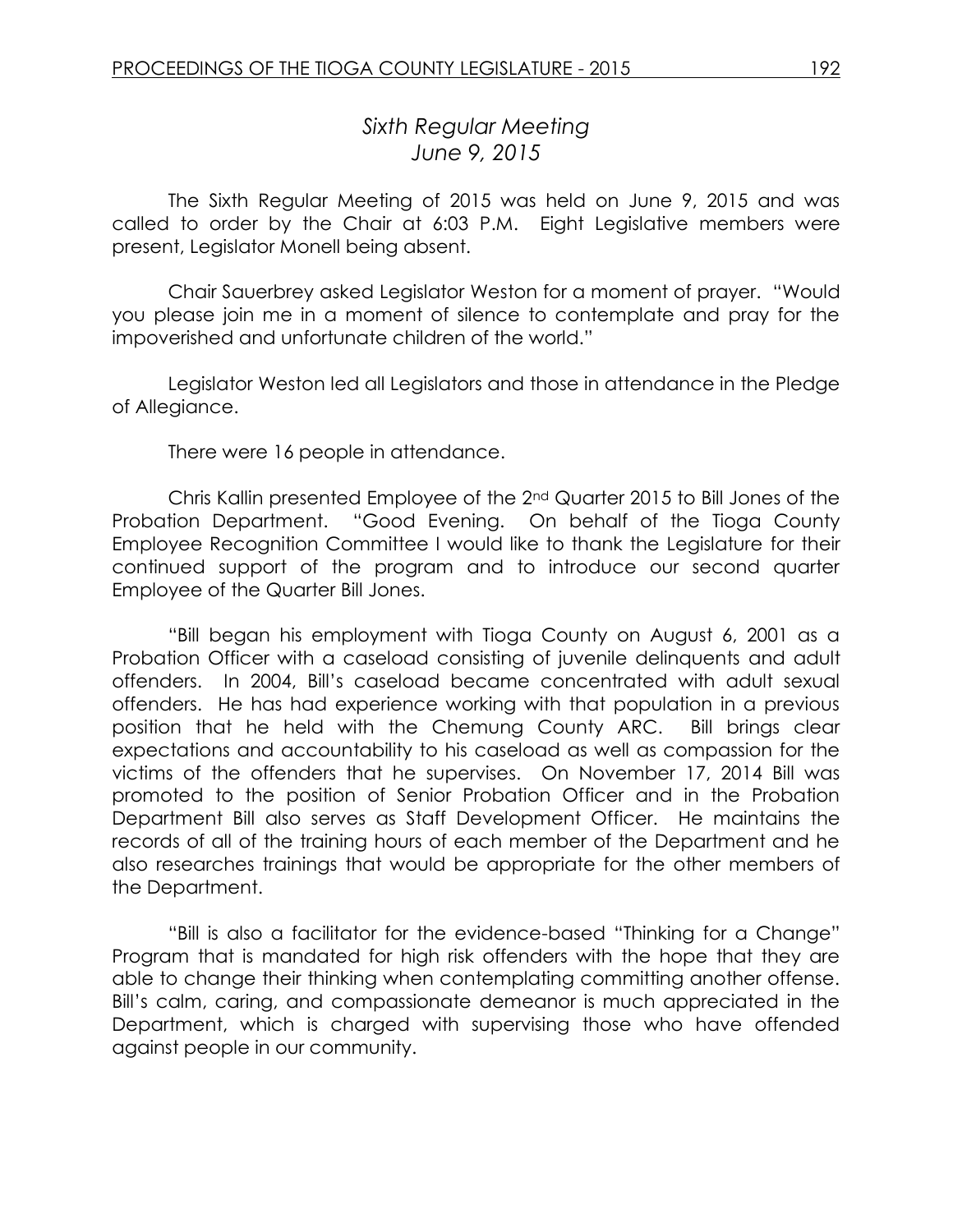"Bill served in the United States Navy for four years. He is married to Deedee who is a teacher in the Owego Apalachin School District. Bill himself returned to college after his first son Reid was born often taking him to class with him. Reid is currently a teacher in Boston, Massachusetts. Bill and Deedee's second son Alex is a college student at SUNY Brockport. Bill is a very active member of the Owego United Methodist Church serving as both a Lay Leader and a Sunday School Teacher and is active also in the Allied Christians of Tioga Organization, which provides meals on Thursdays to anyone in need. Again, we want to congratulate Bill on his selection as Employee of the Quarter. Congratulations."

Joy Bennett, Probation Officer spoke. "I have been down at this space recently for other employee issues that were not this fun. I really appreciate tonight. Bill has one of the most difficult jobs in Probation because he works with a population of people that are not appreciated in society, that have a lot of baggage with them, that people do not want to endorse or help, so finding help for that particular population is difficult, and Bill has managed for the last several years now to manage this population with empathy, with strength, but yet with a sense of hope for change and rehabilitation, and reunification sometimes with family members. I really appreciate his steadfastness, his ability to just focus on the job and do the work, and not get involved sometimes in all the drama that surrounds him in our workspace, and he has just been a treasure to be a Director for the last few years. Thank you."

There was no privilege of the floor.

The list of audited bills was submitted and is summarized as follows:

| Code  | Description                              | Equipment | <b>Expense</b> |
|-------|------------------------------------------|-----------|----------------|
| A1010 | Legislative Board                        |           | 242.49         |
| A1165 | <b>District Attorney</b>                 |           | 10,747.07      |
| A1170 | <b>Public Defender</b>                   |           | 2,061.37       |
| A1172 | <b>Assigned Counsel</b>                  |           | 9,305.54       |
| A1173 | <b>ILS Grant</b>                         |           | 349.98         |
| A1325 | <b>Treasurer</b>                         |           | 1,473.47       |
| A1355 | Assessments                              |           | 2,461.53       |
| A1410 | <b>County Clerk</b>                      |           | 566.94         |
| A1411 | Department of Motor Vehicles             |           | 34.75          |
| A1420 | Law                                      |           | 6,352.50       |
| A1450 | <b>Elections</b>                         | 149.99    | 493.79         |
| A1620 | <b>Buildings</b>                         |           | 42,608.23      |
| A1621 | <b>Buildings</b>                         |           | 18,874.20      |
| A1680 | Information Technology                   |           | 5,854.99       |
| A2490 | Community College Tuition                |           | 105,637.80     |
| A2960 | <b>Education of Handicapped Children</b> |           | 185,374.81     |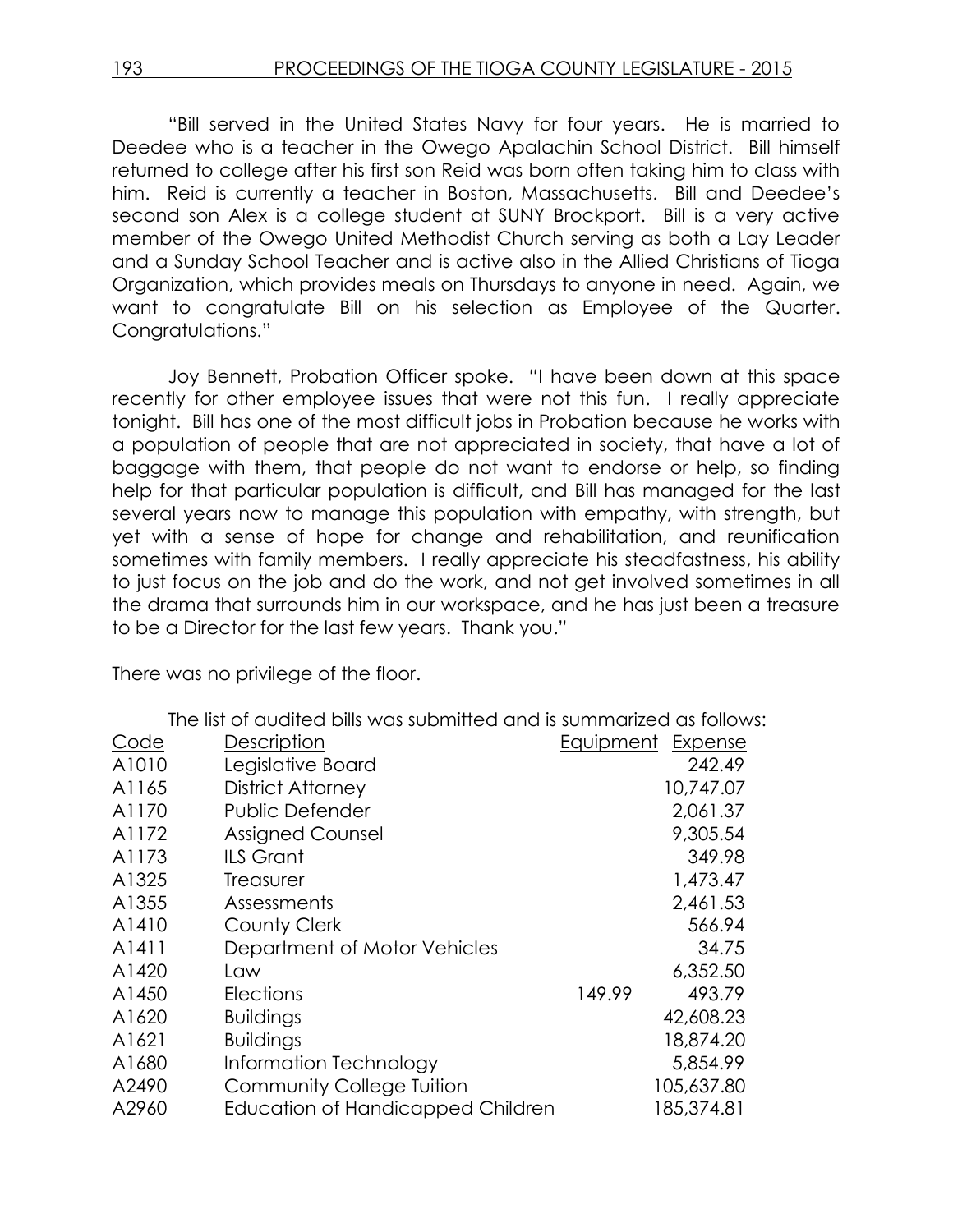| A3020                      | Public Safety Comm E911 System      |          | 4,426.87   |
|----------------------------|-------------------------------------|----------|------------|
| A3110                      | <b>Sheriff</b>                      | 2,246.58 | 15,905.05  |
| A3140                      | Probation                           |          | 18.00      |
| A3146                      | Sex Offender Program                |          | 10,320.00  |
| A3150                      | Jail                                |          | 27,608.37  |
| A3315                      | Special Traffic Programs            |          | 900.00     |
| A3410                      | Fire                                |          | 6,633.24   |
| A3640                      | <b>Emergency Mgmt Office</b>        |          | 249.63     |
| A4011                      | <b>Public Health Administration</b> |          | 2,551.78   |
| A4012                      | <b>Public Health Education</b>      |          | 3,443.04   |
| A4042                      | <b>Rabies Control</b>               |          | 161.00     |
| A4044                      | Early Intervention                  |          | 4,126.00   |
| A4050                      | Health Neighborhood Program         |          | 872.49     |
| A4064                      | <b>Managed Care-Dental Services</b> |          | 4,253.62   |
| A4070                      | Disease Control                     |          | 4,513.35   |
| A4090                      | <b>Environmental Health</b>         |          | 150.73     |
| A4210                      | <b>Alcohol and Drug Services</b>    |          | 821.34     |
| A4211                      | Council on Alcoholism               |          | 11,235.48  |
| A4309                      | Mental Hygiene County Admin         |          | 5,915.18   |
| A4310                      | <b>Mental Health Clinic</b>         |          | 7,250.16   |
| A4320                      | <b>Crisis Intervention Services</b> |          | 14,659.67  |
| A4321                      | Intensive Case Management           |          | 1,511.79   |
| A6010                      | Social Services Administration      |          | 96,241.62  |
| A6422                      | Economic Development                |          | 1,495.00   |
| A6510                      | Veterans' Service                   |          | 140.00     |
| A6610                      | Sealer Weights and Measures         |          | 84.00      |
| A7510                      | <b>Historian</b>                    |          | 451.50     |
| A9060                      | <b>Health Insurance</b>             |          | 604.65     |
| <b>SOLID WASTE FUND</b>    |                                     |          | 4,054.35   |
|                            | SPECIAL GRANT FUND                  |          | 1,040.39   |
|                            | <b>COUNTY ROAD FUND</b>             |          | 59,519.45  |
| <b>CAPITAL FUND</b>        |                                     |          | 524,565.52 |
| <b>SELF-INSURANCE FUND</b> |                                     |          | 1,300.00   |
|                            |                                     |          |            |

GRAND TOTAL \$ 1,211,859.30

Legislator Hollenbeck made a motion to approve the minutes of May 7, 12, and 21, 2015, seconded by Legislator Sullivan, and carried.

Chair Sauerbrey made the following appointments to the Workforce Development Board: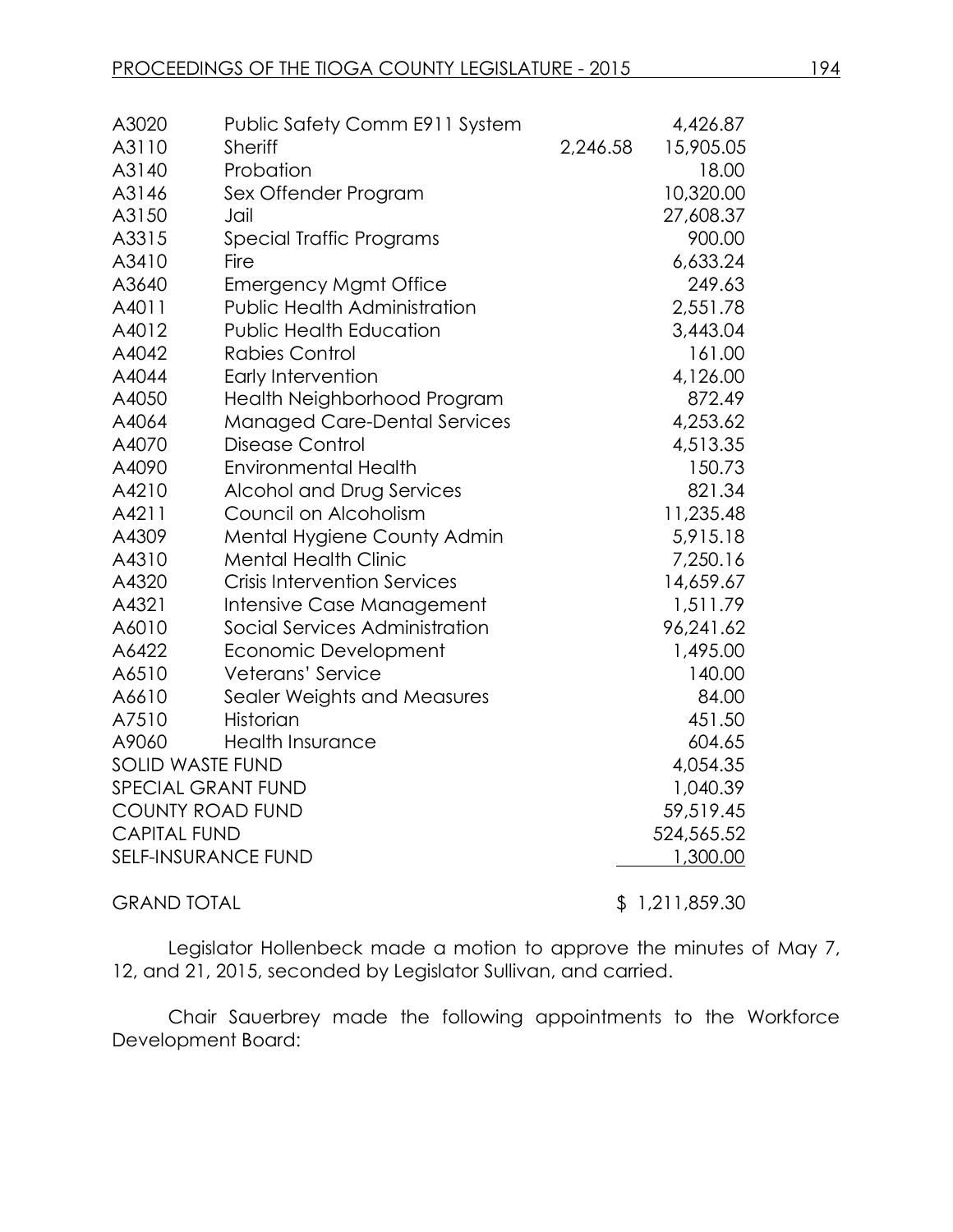Maureen Abbott, Public Sector – 7/1/15 – 6/30/18 Economic Development & Planning Director, Public Sector – 7/1/15 – 6/30/18 Commissioner of Social Services – 7/1/15 – 6/30/18

Chair Sauerbrey stated that all Legislative Committees met this month and the minutes are or will be on file with the Clerk of the Legislature.

Legislator Standinger moved for the adoption of the following resolution, seconded by Legislator Sullivan.

| REFERRED TO: | <b>HEALTH &amp; HUMAN SERVICES COMMITTEE</b> |
|--------------|----------------------------------------------|
|              |                                              |

RESOLUTION NO. 140–15 *AMEND TIOGA EMPLOYMENT CENTER BUDGET*

WHEREAS: The Tioga Employment Center, as part of the Broome-Tioga Workforce New York for employment and training services, is fully funded under the federal Workforce Investment Act; and

WHEREAS: The Tioga Employment Center computer lab laptops need to be replaced; and

WHEREAS: the Tioga Employment Center has funds in the current PY14 WIA budget to cover such replacement costs; and

WHEREAS: The Tioga Employment Center computer budget line does not have enough funds to cover the cost, but has available funds in other budget lines; therefore be it

RESOLVED: That the Tioga Employment Center budget be amended as follows:

| From: CD6293.40-140- Contracting Services | \$5,400.00 |
|-------------------------------------------|------------|
|                                           |            |

To: CD6293.20-90- Computer \$5,400.00

ROLL CALL VOTE

Yes – Legislators Weston, Case, Hollenbeck, Huttleston, Sauerbrey, Roberts, Standinger, and Sullivan.

No – None.

Absent – Legislator Monell.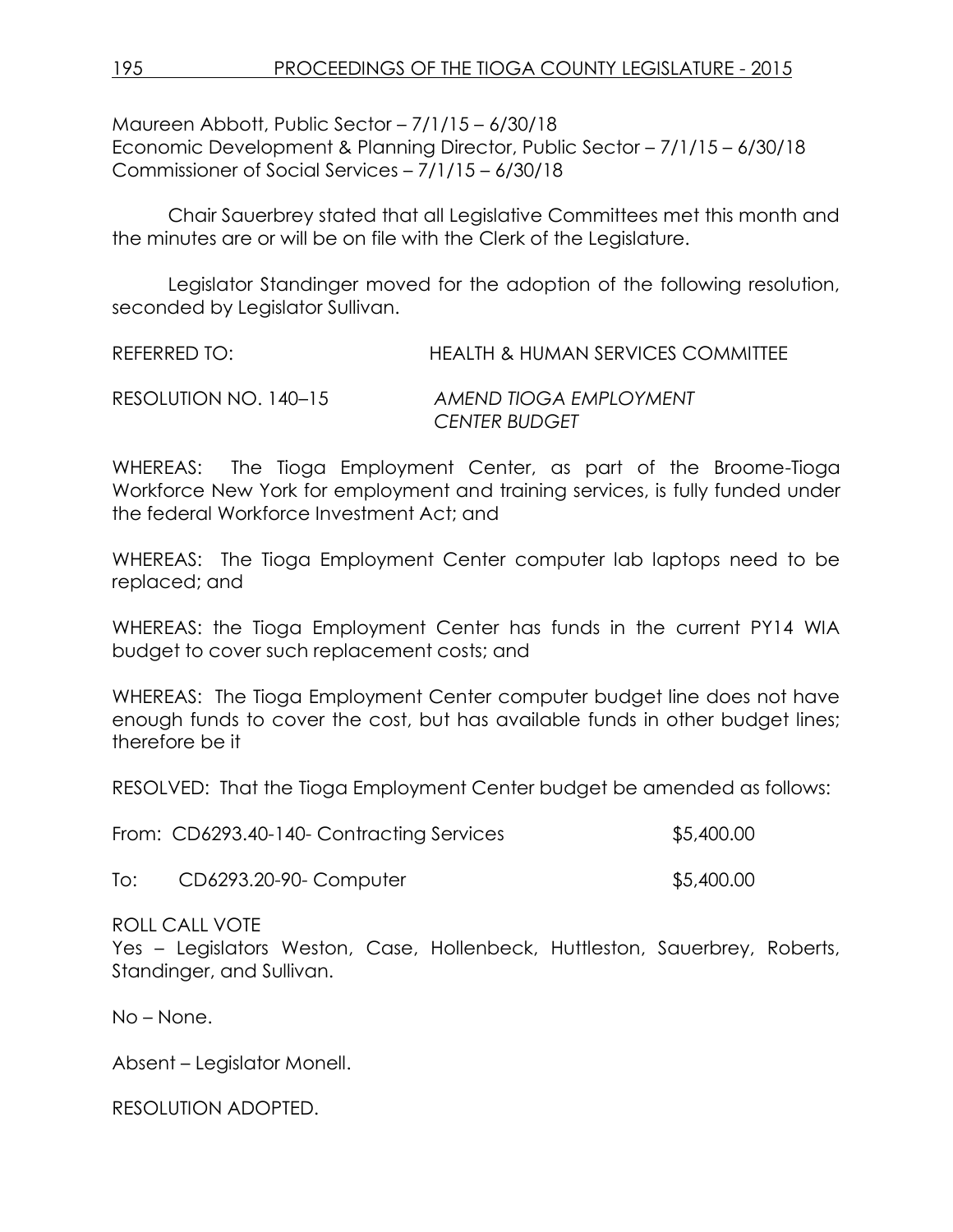| REFERRED TO:          | <b>HEALTH &amp; HUMAN SERVICES COMMITTEE</b> |
|-----------------------|----------------------------------------------|
| RESOLUTION NO. 141–15 | APPROPRIATION OF FUNDS                       |
|                       | SOCIAL SERVICES                              |

WHEREAS: The County of Tioga has received State Operating Assistance (STOA) funds granted by the New York State Department of Transportation; and

WHEREAS: New York State Department of Transportation has granted these funds to be used to support mobility management services; and

WHEREAS: Tioga County has a contract with Rural Health Network of South Central New York to provide these services; and

WHEREAS: Appropriation of funds requires legislative approval; therefore be it

RESOLVED: That funding be appropriated as follows:

| A 3090.10 State Aid-Bussing | \$137,506.56 |
|-----------------------------|--------------|
| A 5630.21 Bus Operations    | \$137,506.56 |

#### ROLL CALL VOTE

Yes – Legislators Weston, Case, Hollenbeck, Huttleston, Sauerbrey, Roberts, Standinger, and Sullivan.

No – None.

Absent – Legislator Monell.

RESOLUTION ADOPTED.

Legislator Standinger moved for the adoption of the following resolution, seconded by Legislator Sullivan.

| REFERRED TO:          | HEALTH & HUMAN SERVICES COMMITTEE                                       |
|-----------------------|-------------------------------------------------------------------------|
| RESOLUTION NO. 142-15 | CONTINGENCY FUND REQUEST AND TRANSFER OF<br><b>FUNDS MENTAL HYGIENE</b> |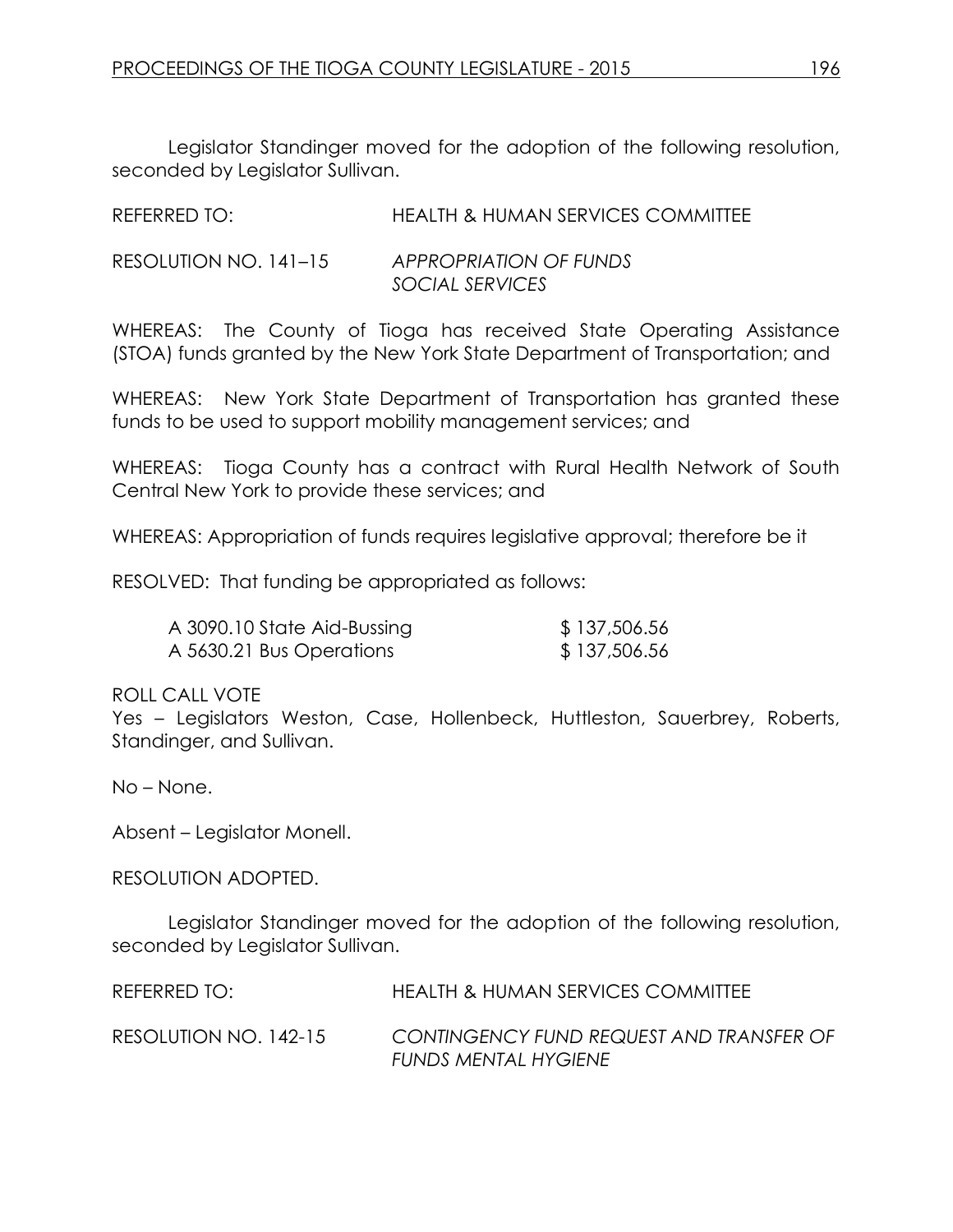WHEREAS: Tioga County Mental Hygiene (TCMH) is required to pay a portion of the costs for the inpatient treatment of Tioga County residents that have been assigned Criminal Psychiatric services by the NYS Court system; and

WHEREAS: TCMH has received notice that Tioga County residents were assigned these services, along with the required payment amount; and

WHEREAS: TCMH has determined the amount of additional funding needed for these already incurred mandated expenses, yet this will require a budget modification and transfer of funds from contingency to Mental Health's appropriation account; and

WHEREAS: Transfer of funds and contingency fund requests requires Legislative approval; therefore be it

RESOLVED: That contingency fund use be approved and transferred as follows:

|     | From: A1990.40-715 County Contingency Account        | \$ 14,008.82 |
|-----|------------------------------------------------------|--------------|
| To: | A4390.40-590 Criminal Psychiatric: Services Rendered | \$14,008.82  |

### ROLL CALL VOTE

Yes – Legislators Weston, Case, Hollenbeck, Huttleston, Sauerbrey, Roberts, Standinger, and Sullivan.

No – None.

Absent – Legislator Monell.

RESOLUTION ADOPTED.

Legislator Roberts moved for the adoption of the following resolution, seconded by Legislator Sullivan.

REFERRED TO: PUBLIC WORKS RESOLUTION NO. 143-15 *TRANSFER FUNDS PUBLIC WORKS*

WHEREAS: The Department of Public Works submitted a request for \$100,000 for Culvert Replacement in the 2015 budget; and

WHEREAS: This funding was omitted without the department being aware of it; and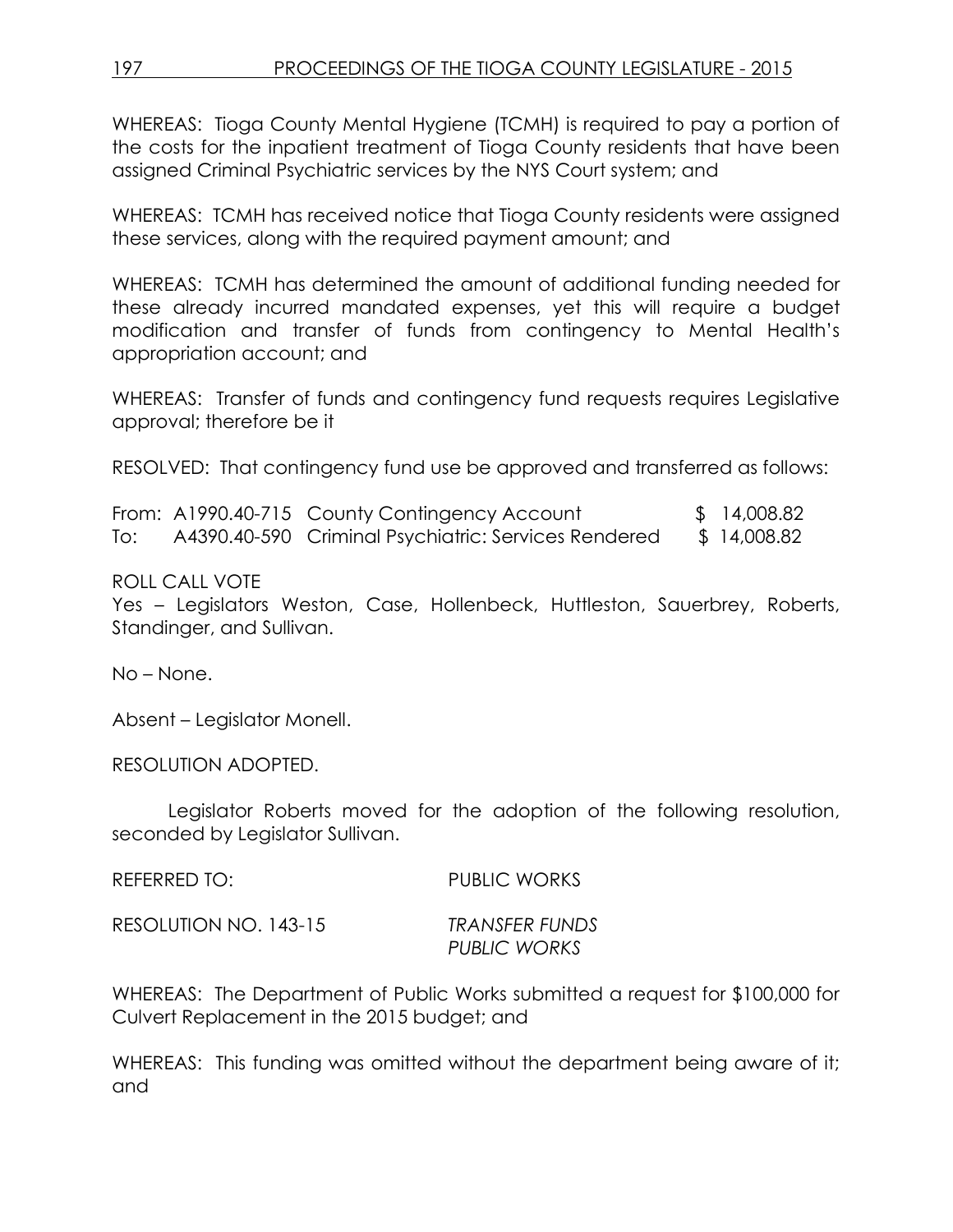WHEREAS: The Department of Public Works purchased two box culverts out of the 2014 budget; and

WHEREAS: The budget is short of funds for installation costs; and

WHEREAS: Public Works has a cost savings in 2015 due to Commissioner Kenneth Del Bianco retiring and the department has gone two months without a Deputy Commissioner; and

WHEREAS: The Director of Personnel verified that Public Works Administration Personnel Services A1490.10-10 has a net savings of \$20,385; therefore be it

RESOLVED: That the Tioga County Legislature authorizes the following transfer:

| From: $A1490.10 - 10$ | Public Works Administration   | \$18,000 |
|-----------------------|-------------------------------|----------|
| To: $H9950.93 - 715$  | Capital Fund                  | \$18,000 |
|                       |                               |          |
| From: H5031.30        | Inter Fund Transfer-All Other | \$18,000 |
| To: H2013.04          | <b>Culvert Replacement</b>    | \$18,000 |

#### ROLL CALL VOTE

Yes – Legislators Weston, Case, Hollenbeck, Huttleston, Sauerbrey, Roberts, Standinger, and Sullivan.

No – None.

Absent – Legislator Monell.

RESOLUTION ADOPTED.

Legislator Standinger moved for the adoption of the following resolution, seconded by Legislator Sullivan.

| REFERRED TO: | <b>HEALTH &amp; HUMAN SERVICES COMMITTEE</b> |
|--------------|----------------------------------------------|
|--------------|----------------------------------------------|

RESOLUTION NO. 144–15 *APPROVE FUNDING 2015 YOUTH BUREAU PROGRAM FUNDING INCREASE*

WHEREAS: The Tioga County Legislature approves Youth Bureau program funding which is 100% reimbursable from the New York State Office of Children and Family Services; and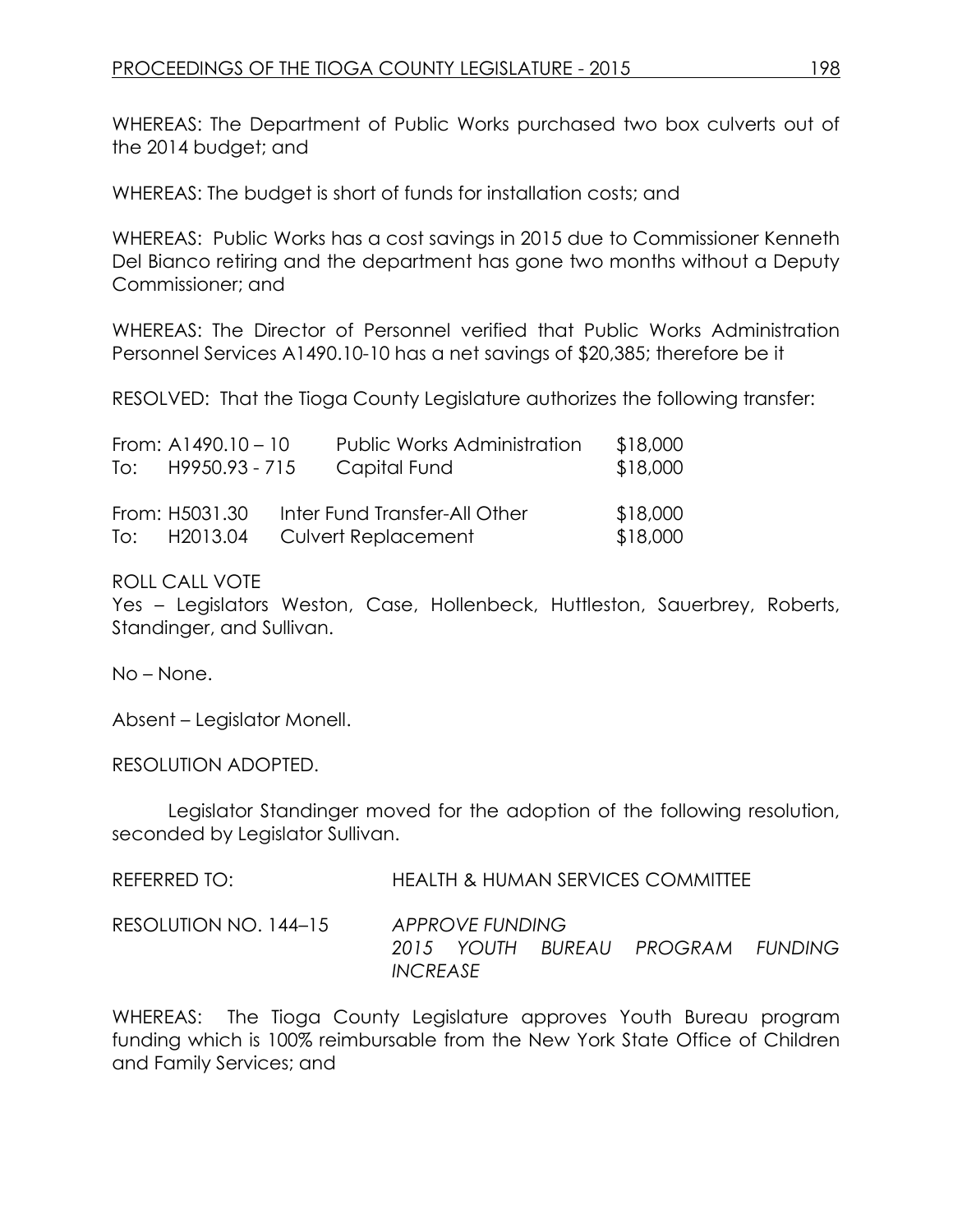## 199 PROCEEDINGS OF THE TIOGA COUNTY LEGISLATURE - 2015

WHEREAS: The Tioga County Youth Bureau's 2015 program funding was initially approved by Resolution 106-15; and

WHERAS: New York State Office of Children and Family Services has now increased funding for County sponsored Youth Bureau programs by \$3,881; and

WHEREAS: The Tioga County Youth Board has recommended the following programs have the previously approved allocations increased by the amounts below to utilize this increased allocation

| Big Brothers Big Sisters                        | \$1,000 |
|-------------------------------------------------|---------|
| Tioga Central School District Summer Recreation | \$2,881 |
| TOTAL                                           | \$3,881 |

Therefore be it

RESOLVED: That the above programs, as recommended by the Tioga County Youth Board, be approved by the Tioga County Legislature for this increased funding in the amounts indicated above.

ROLL CALL VOTE

Yes – Legislators Weston, Case, Hollenbeck, Huttleston, Sauerbrey, Roberts, Standinger, and Sullivan.

No – None.

Absent – Legislator Monell.

RESOLUTION ADOPTED.

Legislator Hollenbeck moved for the adoption of the following resolution, seconded by Legislator Case.

| REFERRED TO: | <b>FINANCE/LEGAL COMMITTEE</b> |
|--------------|--------------------------------|
|              |                                |

RESOLUTION NO. 145-15 *AUTHORIZE TIOGA COUNTY TO HIRE MANASSE AUCTIONEERS TO AUCTION REAL PROPERTY ACQUIRED BY COUNTY FORECLOSURE*

WHEREAS: James P. McFadden, Tioga County Treasurer is in charge of implementing the foreclosure of taxes under Article Eleven of the Real Property Tax Law; and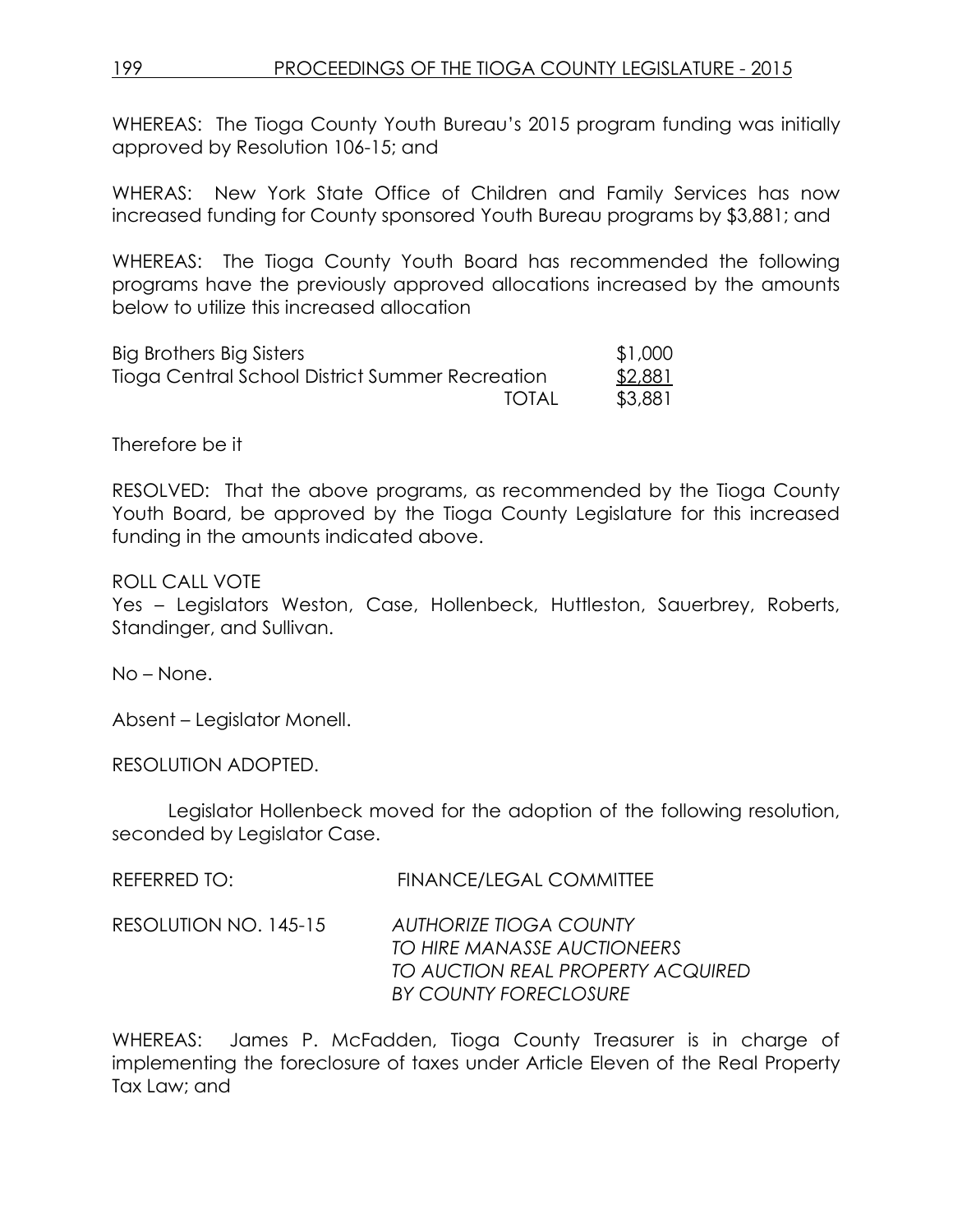WHEREAS: Tioga County is the owner of numerous properties which it has acquired for delinquent taxes, which are surplus to the County needs; and

WHEREAS: Manasse Auctioneers has been contacted to perform the services of a public auction and Manasse Auctioneers has agreed to compensation of a uniform seven percent (7%) buyers premium, Tioga County will pay no expenses; and

WHEREAS: It is the intent of the Tioga County Legislature to place the properties back on the tax rolls; be it therefore

RESOLVED: That the Chair of the Tioga County Legislature be and hereby is authorized to contract the services of Manasse Auctioneers for the public auction of tax foreclosure properties, pending approval by the County Attorney as to form.

#### ROLL CALL VOTE

Yes – Legislators Weston, Case, Hollenbeck, Huttleston, Sauerbrey, Roberts, Standinger, and Sullivan.

No – None.

Absent – Legislator Monell.

RESOLUTION ADOPTED.

Legislator Sullivan moved for the adoption of the following resolution, seconded by Legislator Hollenbeck.

REFERRED TO: FINANCE/LEGAL COMMITTEE RESOLUTI0N NO. 146-15 *AUTHORIZE THE SALE OF A COUNTY OF* 

*TIOGA PROPERTY LOCATED IN THE VILLAGE OF NICHOLS OR ASSIGNS* 

WHEREAS: Tioga County owns property located in the Village of Nichols, assessed to County of Tioga, identified as Tax Map number 159.19-2-5, parcel number 3; and

WHEREAS: The County has been approached by The Village of Nichols, who have made an offer to purchase the property for \$400.00, "as is"; be it therefore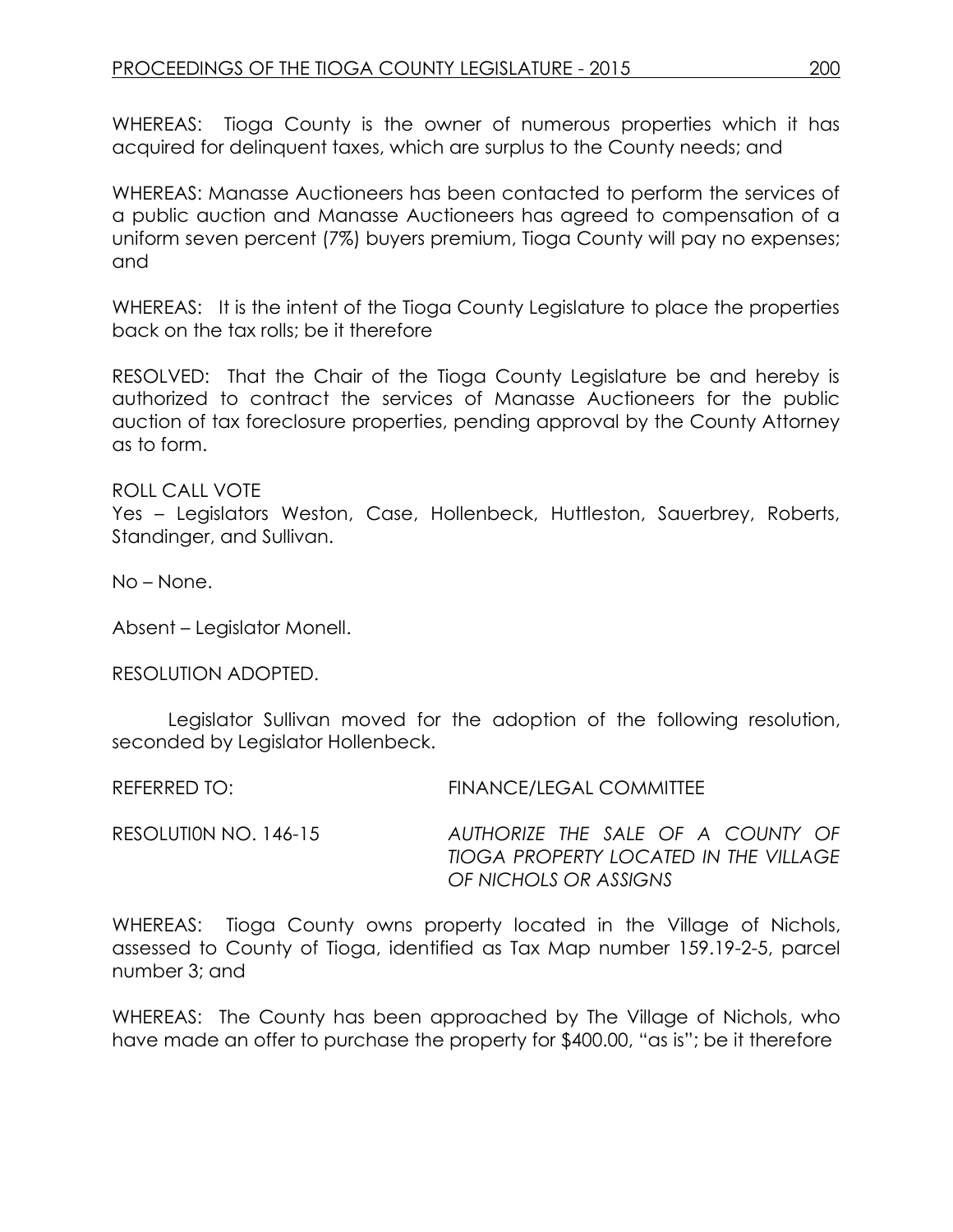# 201 PROCEEDINGS OF THE TIOGA COUNTY LEGISLATURE - 2015

RESOLVED: That the Chair of the Tioga County Legislature be and hereby is authorized to sign and record on receipt of \$400.00 and recording costs of \$315.00, a Quit Claim Deed conveying the property assessed to County of Tioga, located in the, Village of Nichols, identified on the Village of Nichols Tax Map as number 159.19-2-5 parcel number 3, to The Village of Nichols or assigns.

ROLL CALL VOTE

Yes – Legislators Weston, Case, Hollenbeck, Huttleston, Sauerbrey, Roberts, Standinger, and Sullivan.

No – None.

Absent – Legislator Monell.

RESOLUTION ADOPTED.

Legislator Sullivan moved for the adoption of the following resolution, seconded by Legislator Case.

REFERRED TO: LEGISLATIVE WORKSESSION

RESOLUTION NO. 147-15 *DEFENSE OF PROPERTY RIGHTS*

WHEREAS: The right to own and use property is essential to a free society; and

WHEREAS: Property rights are clearly outlined in the Fifth Amendment of the United States Constitution; and

WHEREAS: The Fifth Amendment states that "no person... be deprived of life, liberty, or property, without due process of law: nor shall private property be taken for public use, without just compensation."; and

WHEREAS: Taking of private land for public use by government may occur in the form of physical takings or regulatory takings; and

WHEREAS: Regulatory takings occur when the use of private property is limited by government regulation; and

WHEREAS: Federal, state and local government regulations have significantly affected the value and use of private land; and

WHEREAS: Private property owners deserve just compensation when regulations significantly affect the value and use of their land; and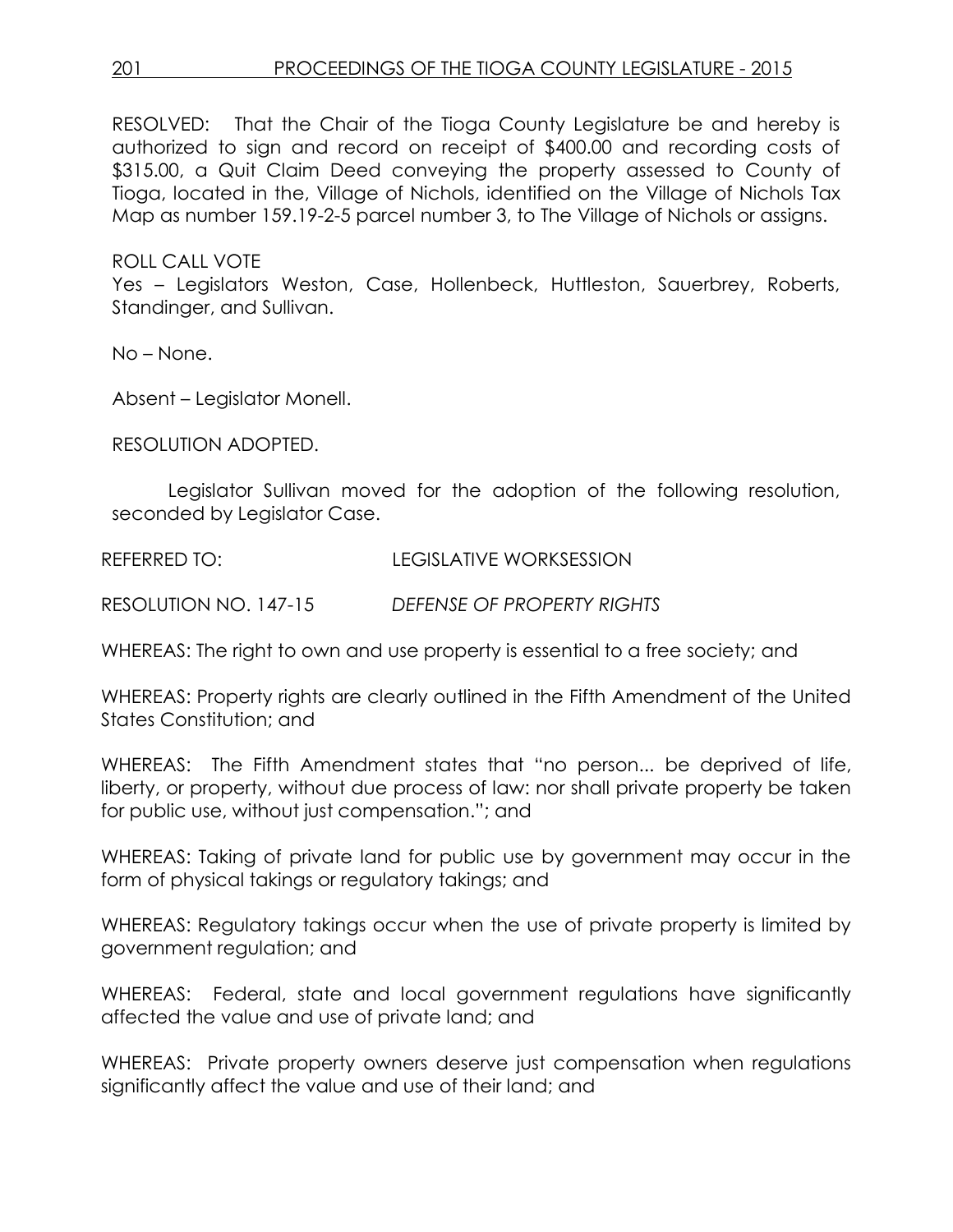WHEREAS: The decision by New York State to ban high-volume hydraulic fracturing significantly affects the value and use of private land; and

WHEREAS: Government regulations and decisions regarding the definition of Waters of the United States and wetlands determinations may significantly affect the value and use of private land; and

WHEREAS: Government at all levels should protect the right for people to own and use their property; and

WHEREAS: Establishing a legal framework for Americans to seek compensation when government significantly impairs the use and value of their land is fair; and

WHEREAS: HR 510, the Defense of Property Rights Act, introduced in the United States House of Representatives allows landowners the opportunity to seek compensation in federal or state court if government action impairs the value of their land by \$20,000 or by twenty percent: now therefore, be it

RESOLVED: That the County of Tioga

- 1. Supports HR 510, the Defense of Property Rights Act;
- 2. Calls on the New York State Congressional Delegation to cosponsor HR 510;
- 3. Calls on the United States House of Representatives to pass HR 510;
- 4. Calls on the United States Senate to pass HR 510; and
- 5. Calls on the President of the United States to sign HR 510 into law.

### ROLL CALL VOTE

Yes – Legislators Weston, Case, Hollenbeck, Huttleston, Sauerbrey, Roberts, Standinger, and Sullivan.

No – None.

Absent – Legislator Monell.

### RESOLUTION ADOPTED.

Legislator Hollenbeck introduced Local Law Introductory No. C of 2015.

County of Tioga

Local Law No. XXXX of the Year 2015.

A Local Law amending Local Law No. 1 of 2014 providing for the collection of a hotel and motel tax in Tioga County.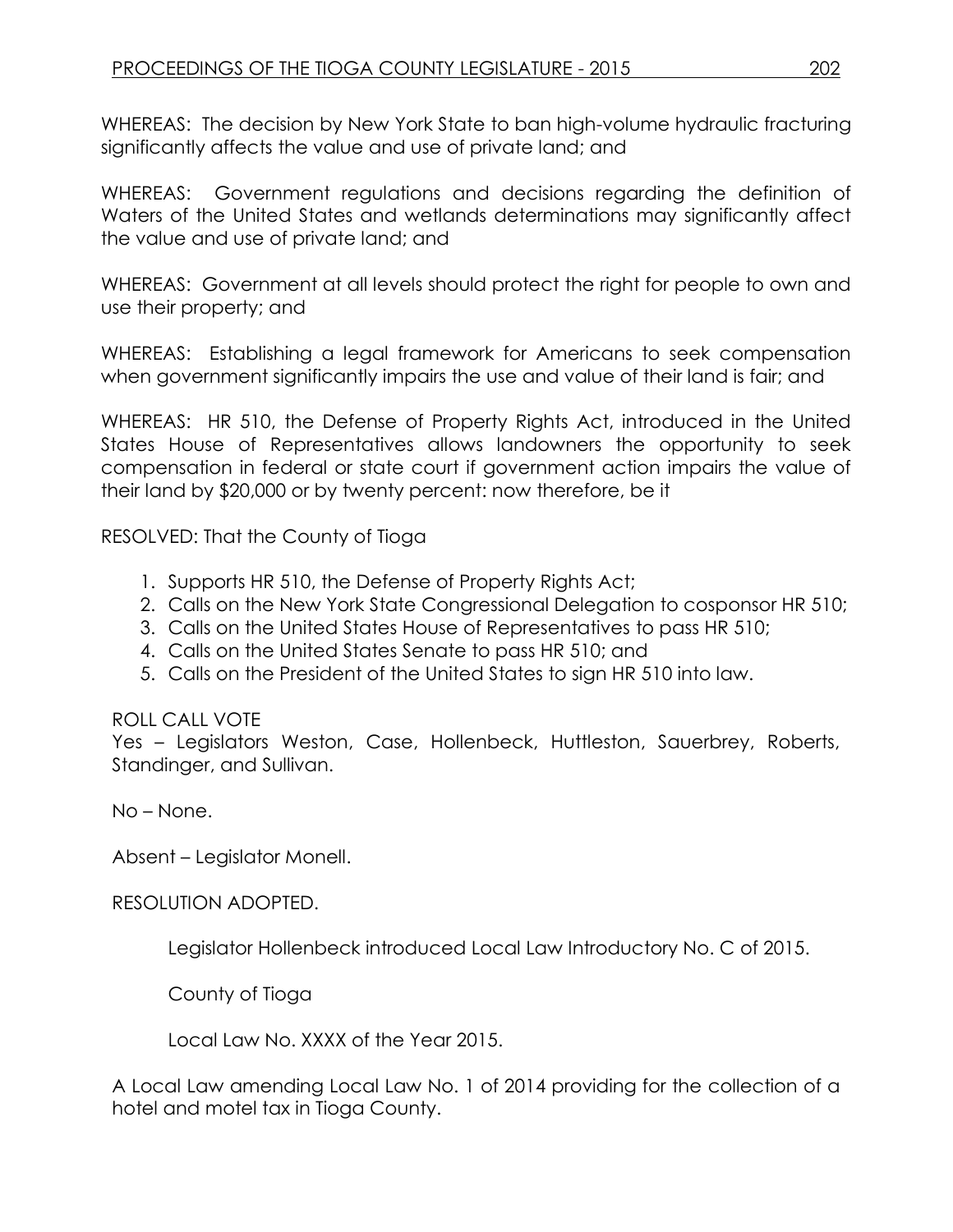Be It Enacted by the Legislature of the County of Tioga as follows:

## **SECTION 1:**

Local Law No. 1 of 2014 "Hotel/Motel Tax Law" is hereby amended to provide as follows:

# SECTION 1: TITLE

This local Law shall be known as the "Hotel/Motel Tax Law"

# SECTION 2: PURPOSE

The purpose of this Local Law is to enhance the general economy of Tioga County, its cities, towns, and villages through promotion of tourists, activities, conventions, trade shows, special events, and other directly related and supporting activities.

### SECTION 3: DEFINITIONS

HOTEL - Any facility providing lodging on an over-night basis, and shall include those facilities designated and commonly known as "bed and breakfast" and "tourist" facilities.

MOTEL - Any facility providing lodging on an over-night basis, and shall include those facilities designated and commonly known as "bed and breakfast" and "tourist" facilities.

OCCUPANCY - The use or possession, or the right to the use or possession of any room in a hotel or motel.

OCCUPANT **-** A person who, for a charge or any consideration uses, possesses, or has the right to use or possess, any room in a hotel or motel under any lease, concession, permit, right, license, agreement, or otherwise.

OPERATOR **-** Any person operating a hotel or motel in Tioga County including but not limited to the owner, proprietor, lessee, sub-lessee, mortgagee in possession, licensee, or any other person otherwise operating such hotel or motel.

PERMANENT RESIDENT - A person occupying any room or rooms in a hotel or motel for at least fourteen (14) consecutive days.

PERSON - An individual, partnership, society, association, joint stock company, corporation, estate, receiver, trustee, assignee, referee, and any other person acting in a fiduciary or representative capacity, whether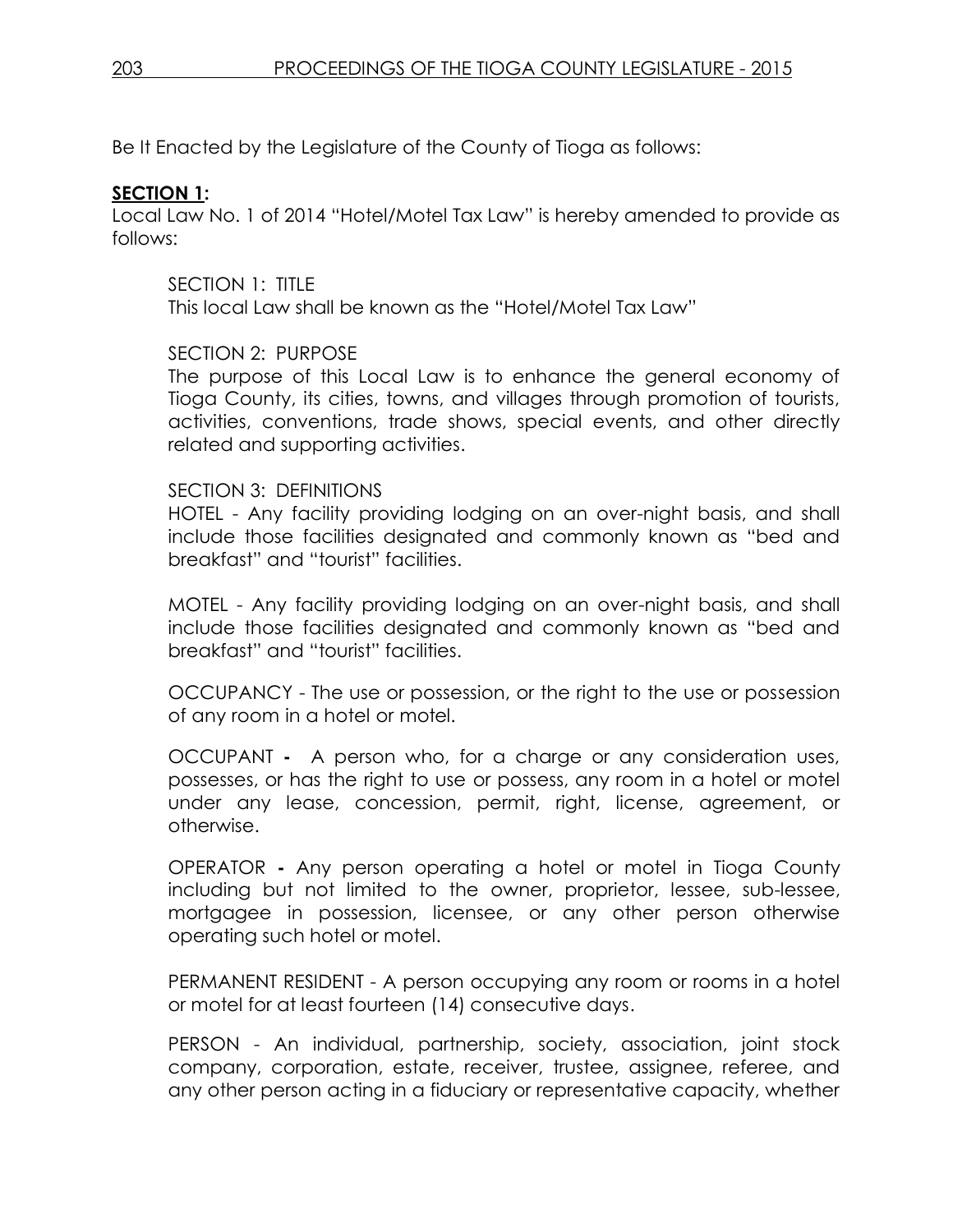appointed by a court or otherwise, and any combination of the foregoing.

RENT - The charge and/or consideration received for occupancy valued in money, whether received money, or otherwise.

RETURN - Any return filed or required to be filed as herein provided.

ROOM - Any room or rooms of any kind in any part or portion of a hotel or motel, which is available for rent or otherwise let out for the lodging of guests.

TREASURER – Tioga County Treasurer

#### SECTION 4: TAX

A tax in the amount of four percent (4%) of the per diem rental rate for each room occupied, is hereby assessed on all hotels and motels in Tioga County, provided, however, that such tax shall not be applicable to a permanent resident of a hotel or motel.

#### SECTION 5: EXEMPTION

Such tax shall not be imposed on any transaction, by or with any of the following:

(A) The State of New York, or any public corporation (including a public corporation created pursuant to agreement or compact with another state or the dominion of Canada), improvement district or other political subdivision of the State.

(B) The United States of America, insofar as it is immune from taxation;

(C) Any corporation or association, or trust, or community chest, fund or foundation organized and operated exclusively for religious, charitable or educational purposes, or for the prevention of cruelty to children or animals, and no part of the net earnings of which inures to the benefit of any private shareholder or individual and no substantial part of the activities of which is carrying on propaganda, or otherwise attempting to influence legislation; provided, however, that nothing in this paragraph shall include an organization operated for the primary purpose of carrying on a trade or business for profit, whether or not all of its profits are payable to one or more organizations described in this paragraph.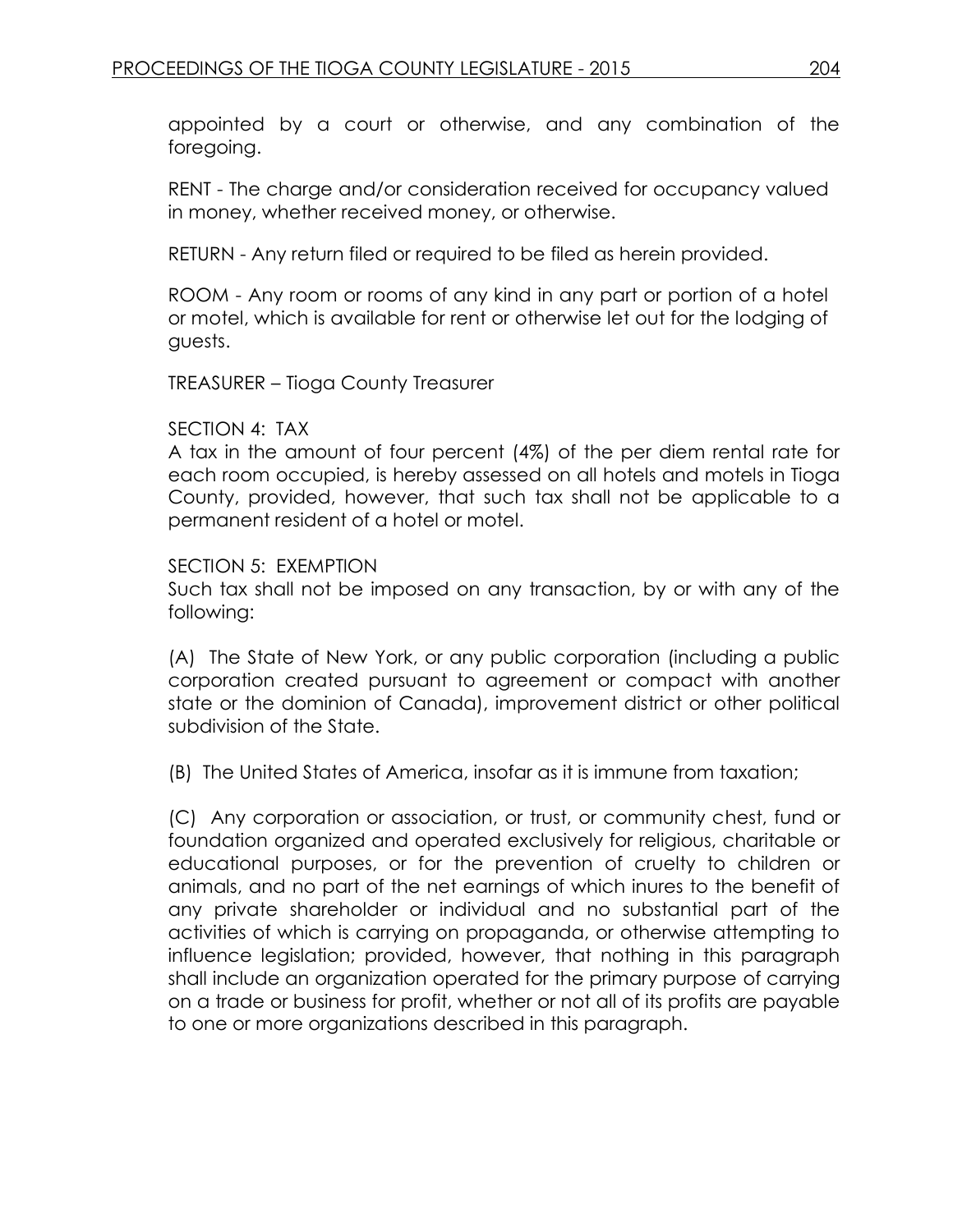# SECTION 6: REGISTRATION

Within three (3) days after commencing business or opening, every operator shall file with the Treasurer a registration application in a form prescribed by the Treasurer.

# SECTION 7: ADMINISTRATION AND COLLECTION

(A) The tax imposed by this local law shall be administered and collected by the Treasurer, or other fiscal officers of Tioga County, by such means and in such manner as other taxes which are now collected and administered by such officers or as otherwise may be provided by such local law.

(B) The tax to be collected shall be stated and charged separately from the rent and shown separately on any record thereof, at the time when the occupancy is arranged or contracted for and charged for, and upon every evidence of occupancy or any bill or statement of charge made for said occupancy issued or delivered by the operator. The tax shall be paid by the occupant to the operator or to the person entitled to be paid the rent or charge for the hotel or motel occupied for and on account of the County, and the operator or person entitled to be paid the rent or charge shall be liable for the collection and payment of the tax.

(C) The operator or any officer of any corporate operator shall be personally liable for the tax collected or required to be collected under this local law, and such operator or person entitled to be paid the rent or charge shall have the same right in respect to collecting the tax from the occupant, or in respect to nonpayment of the tax by the occupant, as if the tax were a part of the rent or charge and payable at the same time as the rent or charge; provided, however, that the Treasurer or other fiscal officers, employees or agents specified in this local law, shall be joined as a party in any action or proceeding brought to collect the tax by the operator or by the person entitled to be paid the rent or charge.

(D) The Treasurer may, whenever deemed necessary for the proper enforcement of this local law, provide that the occupant shall file returns and pay directly to the Treasurer, the tax herein imposed.

(E) For the purpose of the proper administration of this local law and to prevent evasion of the tax hereby imposed, it shall be presumed that all rents are subject to tax until the contrary is established, and the burden of proving that a rent for occupancy is not taxable hereunder shall be upon the operator, except that, where by regulation pursuant to subdivision (d)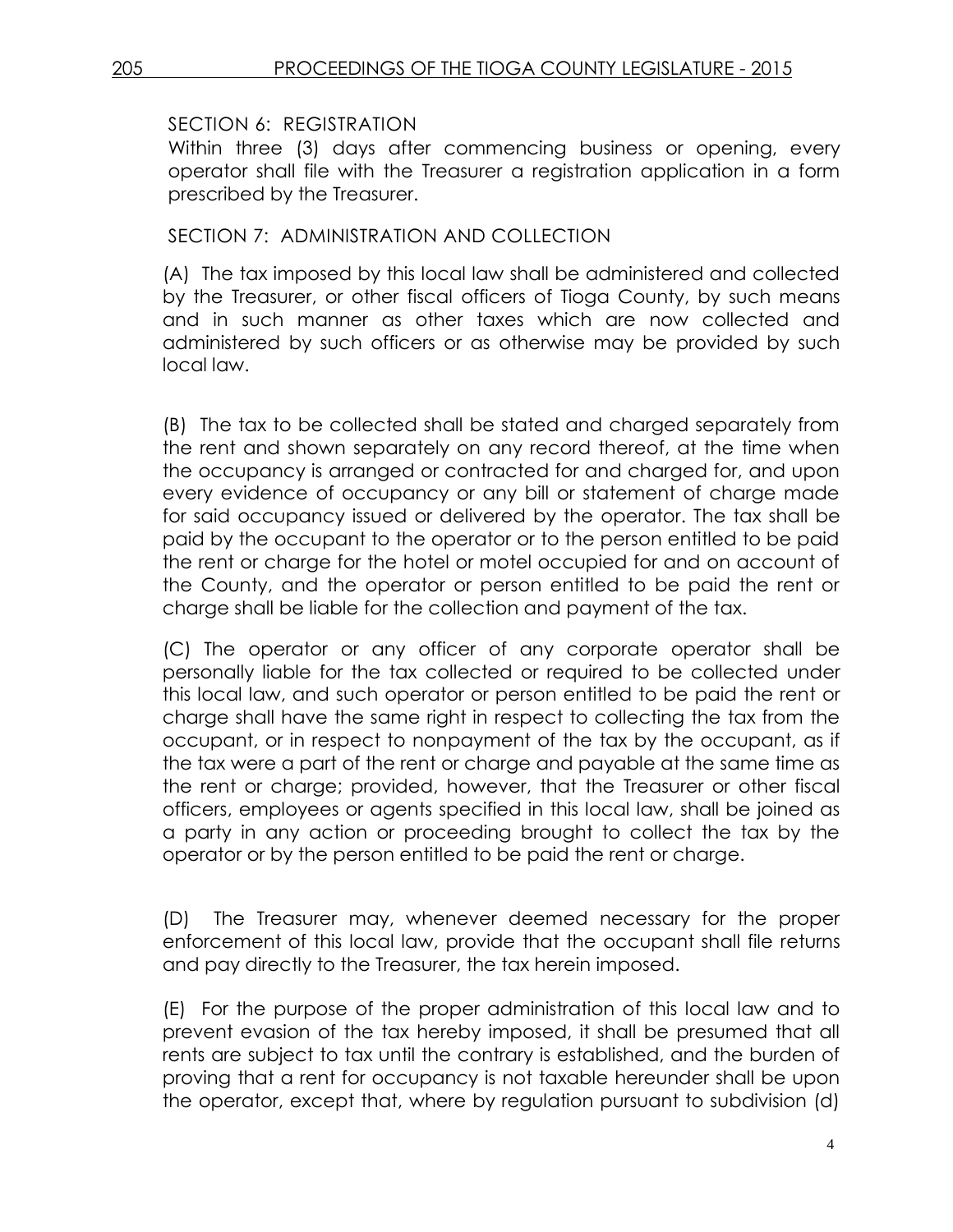of this section, an occupant is required to file returns and pay directly to the Treasurer the tax herein imposed, the burden of proving that a rent for occupancy is not taxable shall be upon the occupant.

(F) Where an occupant claims exemption from the tax under the provisions of section five of this local law, the rent shall be deemed taxable hereunder unless the operator shall receive from the occupant claiming such exemption a certificate duly executed by an exempt corporation or association certifying that the occupant is its agent, representative, or employee, together with a certificate executed by the occupant that his occupancy is paid or to be paid by such exempt corporation or association, and is necessary or required in the course of or in connection with the occupant's duties as a representative of such corporation or association. Where deemed necessary, the operator may further require that any occupant claiming exemption from the tax furnish a copy of a certificate issued by the Treasurer certifying that the corporation or association therein named is exempt from the tax under section five of this local law.

# SECTION 8: RECORDS TO BE KEPT

Every operator shall keep records of every occupancy and of all rent paid, charged and due thereon and of the tax payable thereon, in such form as the Treasurer may require. Such records shall be available for inspection and examination at any time upon demand by the Treasurer or the Treasurer's duly authorized agents or employees, and shall be preserved for a period of not less than three (3) years, except that the Treasurer may consent in writing to their destruction within that period or may in writing require that such records be kept and maintained for a specified period in excess of three (3) years.

### SECTION 9: RETURNS

(A) The filing of returns and the payment of the tax shall be paid to the Treasurer on a quarterly basis. Such returns shall be filed within twenty (20) days from the expiration of the period covered thereby. The Treasurer may permit or require returns to be made by other periods and upon such dates as may be specified. If the Treasurer deems it necessary in order to insure the payment of the tax imposed by this local law, the Treasurer may require returns to be made for shorter periods than those prescribed pursuant to the foregoing provisions of this section and upon such dates as may be specified.

(B) The forms of returns shall be prescribed by the Treasurer and shall contain such information as may be deemed for the proper administration of this local law. The Treasurer may require amended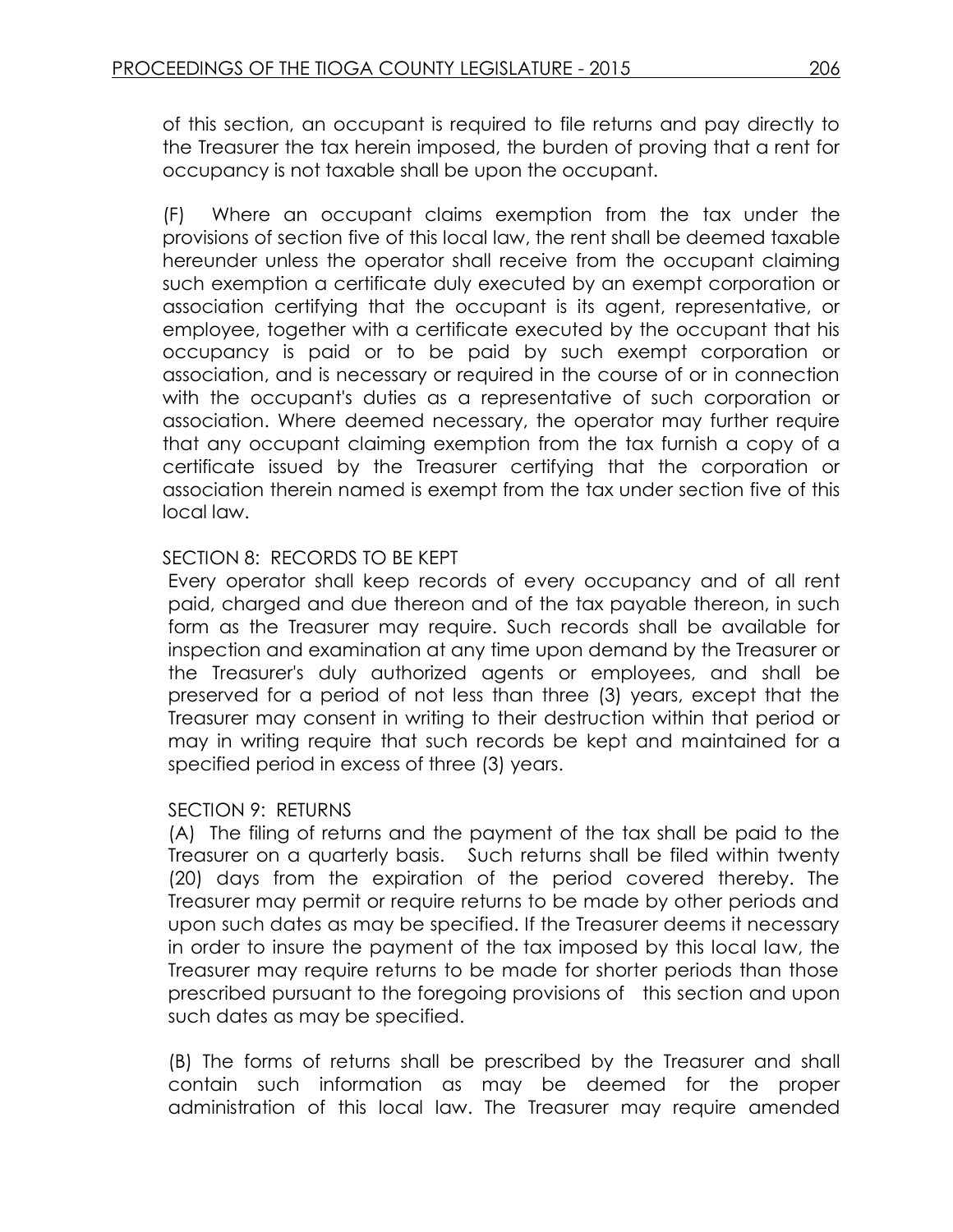returns to be filed within twenty (20) days after notice and to contain the information specified in the notice.

C) If the return required by this local law is not filed, or a return filed is incorrect or insufficient on its face, the Treasurer shall take the necessary steps to enforce the filing of such return or of a corrected return.

#### SECTION 10: PAYMENT OF TAX

(A) Upon the time of filing a return of occupancy and of rents, each operator shall pay to the Treasurer the taxes imposed by this local law upon the rents required to be included in such return, as well as other monies collected by the operator acting or purporting to act under the provisions of this local law.

(B) Where the Treasurer, in his discretion, deems it necessary to protect revenues to be obtained under this local law, the Treasurer may require any operator obligated to collect the tax imposed by this local law to file with the Treasurer's office a bond, issued by a surety company authorized to transact business in this state and approved by the superintendent of insurance of this state as to solvency and responsibility, in such amount as the Treasurer may fix to secure the payment of any tax and/or penalties and interest due or which may become due from such operator.

(C) In the event the Treasurer determines that an operator is to file such bond, notice shall be given by the Treasurer to such operator to that effect specifying the amount of the bond required.

(D) The operator shall file such bond within five (5) days after the issuance of such notice, unless within five (5), days the operator shall serve upon and deliver to the Treasurer a written request for a hearing before the Treasurer at which the necessity, propriety and amount of the bond shall be determined by the Treasurer. Any determination by the Treasurer upon such hearing shall be final and shall be complied with by the operator within fifteen (15) days after the giving of notices thereof.

(E) In lieu of such bond, securities approved by the Treasurer or cash in such amount as may be prescribed, may be deposited which shall be kept in the custody of the Treasurer who may at any time without notice of the depositor apply them to any tax and interest and penalties due, and for that purpose the securities may be sold by the Treasurer at public or private sale without notice to the depositor thereof.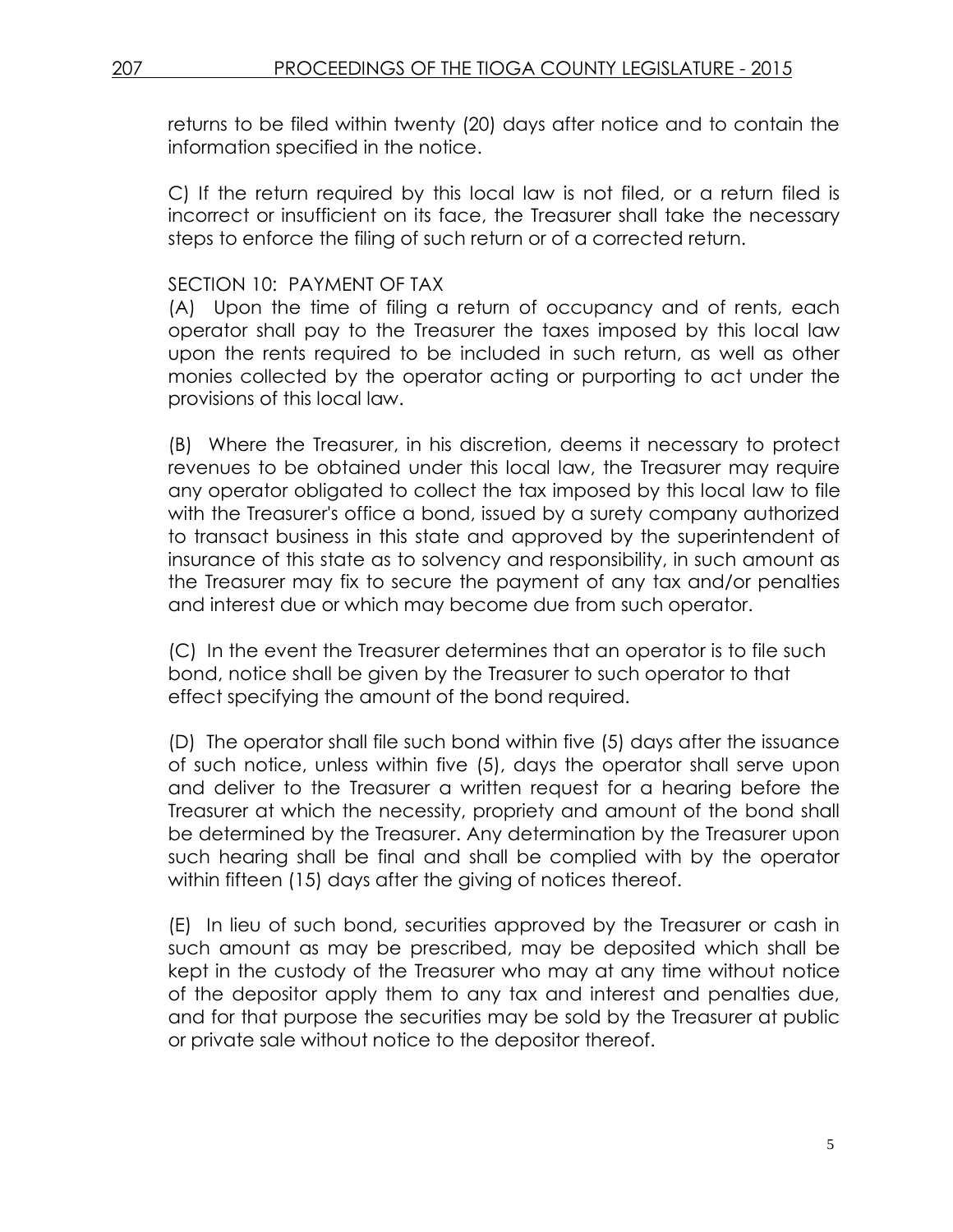# SECTION 11: DETERMINATION OF TAX

If a return required by this local law is not filed, or if a return is incorrect or insufficient, the amount of tax due shall be determined by the Treasurer from such information as may be obtainable and, if necessary, the tax may be estimated on the basis of external indices, such as number of rooms, location, scale of rents, comparable rents, type of accommodations and service, number of employees and/or other factors. Notice of such determination shall finally and irrevocably fix the tax unless the person against whom it is assessed, within thirty (30) days after giving of such notice of such determination, shall apply to the Treasurer for a hearing, or unless the Treasurer of its own motion shall redetermine the same. After such hearing, the Treasurer shall give notice of the determination made to the person against whom the tax is assessed. Any final determination of the amount of any tax payable hereunder, shall be reviewable for error, illegality or unconstitutionality or any other reason whatsoever by a proceeding under article seventy-eight of the Civil Practice Law and Rules if application therefor is made to the Supreme Court within thirty (30) days after the giving of the notice of such final determination, provided, however, that any such proceeding under article seventy-eight of the Civil Practice Law and Rules shall not be instituted unless:

(A) The amount of tax sought to be reviewed, with such interest and penalties thereon as may be provided for by local law or regulation shall be first deposited and there is filed an undertaking, issued by a surety company authorized to transact business in this state and approved by the superintendent of insurance of this state as to solvency and responsibility, in such amount as a justice of the Supreme court shall approve to the effect that if such proceeding be dismissed or the tax confirmed, the petitioner will pay all costs and charges which may accrue in the prosecution of such proceeding; or

(B) At the option of the petitioner, such undertaking may be in a sum sufficient to cover the taxes, interests, and penalties stated in such determination plus the costs and charges which may accrue against such petitioner in the prosecution of the proceeding, in which event the petitioner shall not be required to pay such taxes, interests or penalties as a condition precedent to the application.

### SECTION 12: JUDICIAL REVIEW

(A) Any final determination of the amount of any tax payable hereunder shall be reviewable for error, illegality or unconstitutionality or any other reason whatsoever by a proceeding under article seventy-eight of the civil practice law and rules if application therefore is made to the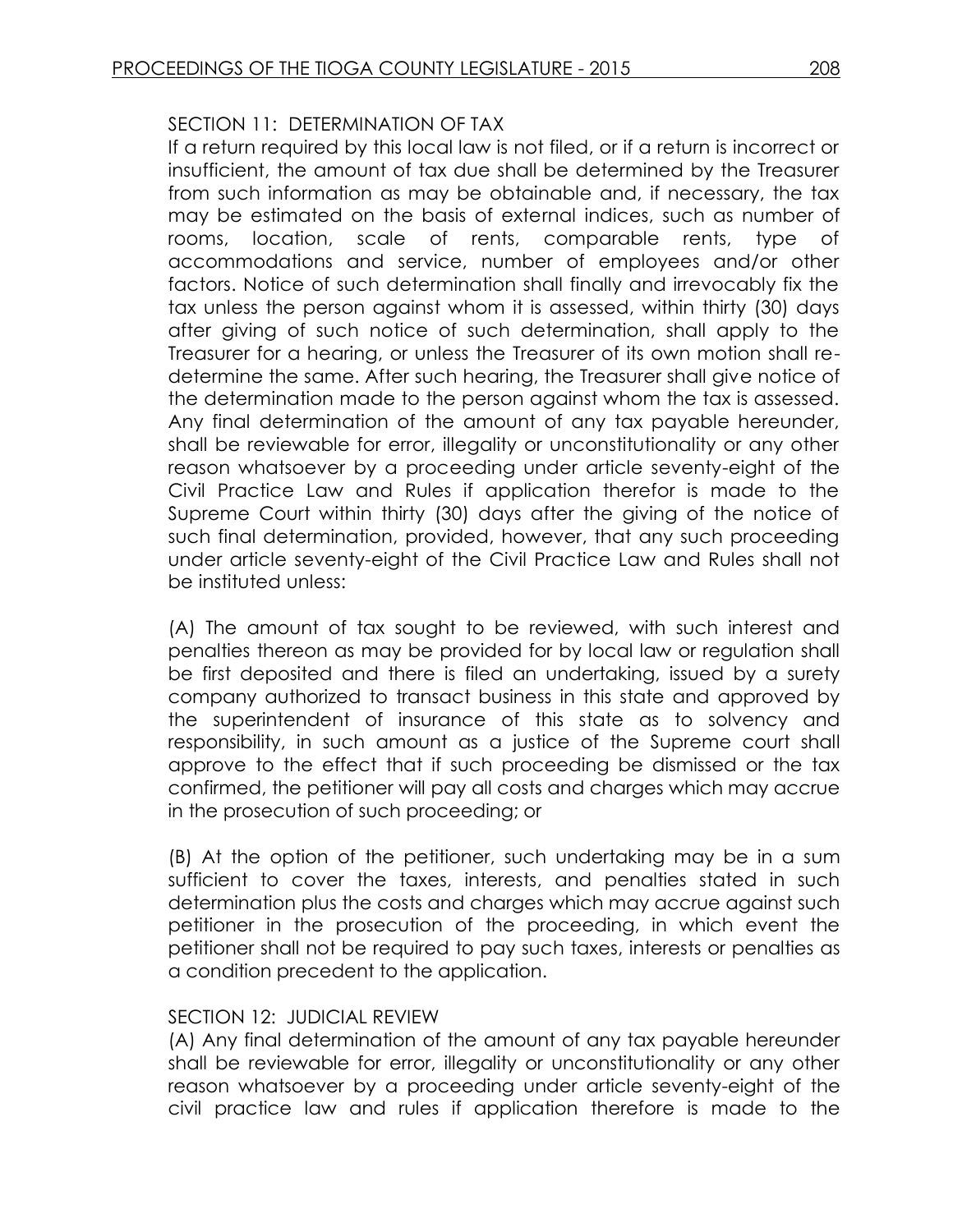supreme court within thirty days after the giving of the notice of such final determination, provided, however, that any such proceeding under article seventy-eight of the civil practice law and rules shall not be instituted unless:

1. The amount of any tax sought to be reviewed, with such interest and penalties thereon as may be provided for, shall be first deposited and there is filed an undertaking, issued by a surety company authorized to transact business in this state and approved by the superintendent of insurance of this state as to solvency and responsibility, in such amount as a justice of the supreme court shall approve to the effect that if such proceeding be dismissed or the tax confirmed the petitioner will pay all costs and charges which may accrue in the prosecution of such proceeding; or

2. At the option of the petitioner such undertaking may be in a sum sufficient to cover the taxes, interests and penalties stated in such determination plus the costs and charges which may accrue against it in the prosecution of the proceeding, in which event the petitioner shall not be required to pay such taxes, interest or penalties as a condition precedent to the application.

(B) Where any tax imposed hereunder shall have been erroneously, illegally or unconstitutionally collected and application for the refund thereof duly made to the Treasurer, and he shall have made a determination denying such refund, such determination shall be reviewable by a proceeding under article seventy-eight of the civil practice law and rules, provided, however, that such proceeding is instituted within thirty days after the giving of the notice of such denial, that a final determination of tax due was not previously made, and that an undertaking is filed with the proper fiscal officer or officers in such amount and with such sureties as a justice of the supreme court shall approve to the effect that if such proceeding be dismissed or the tax confirmed, the petitioner will pay all costs and charges which may accrue in the prosecution of such proceeding.

### SECTION 13: PENALTY AND INTEREST

There shall be a penalty for failure to file said return and pay over the tax to the Treasurer on the date due in the amount of ten (10%) per cent of the amount of the tax due plus interest at the rate of one percent (1%) of such tax for each month of delay, excepting the first month after such return was required to be filed or such tax became due.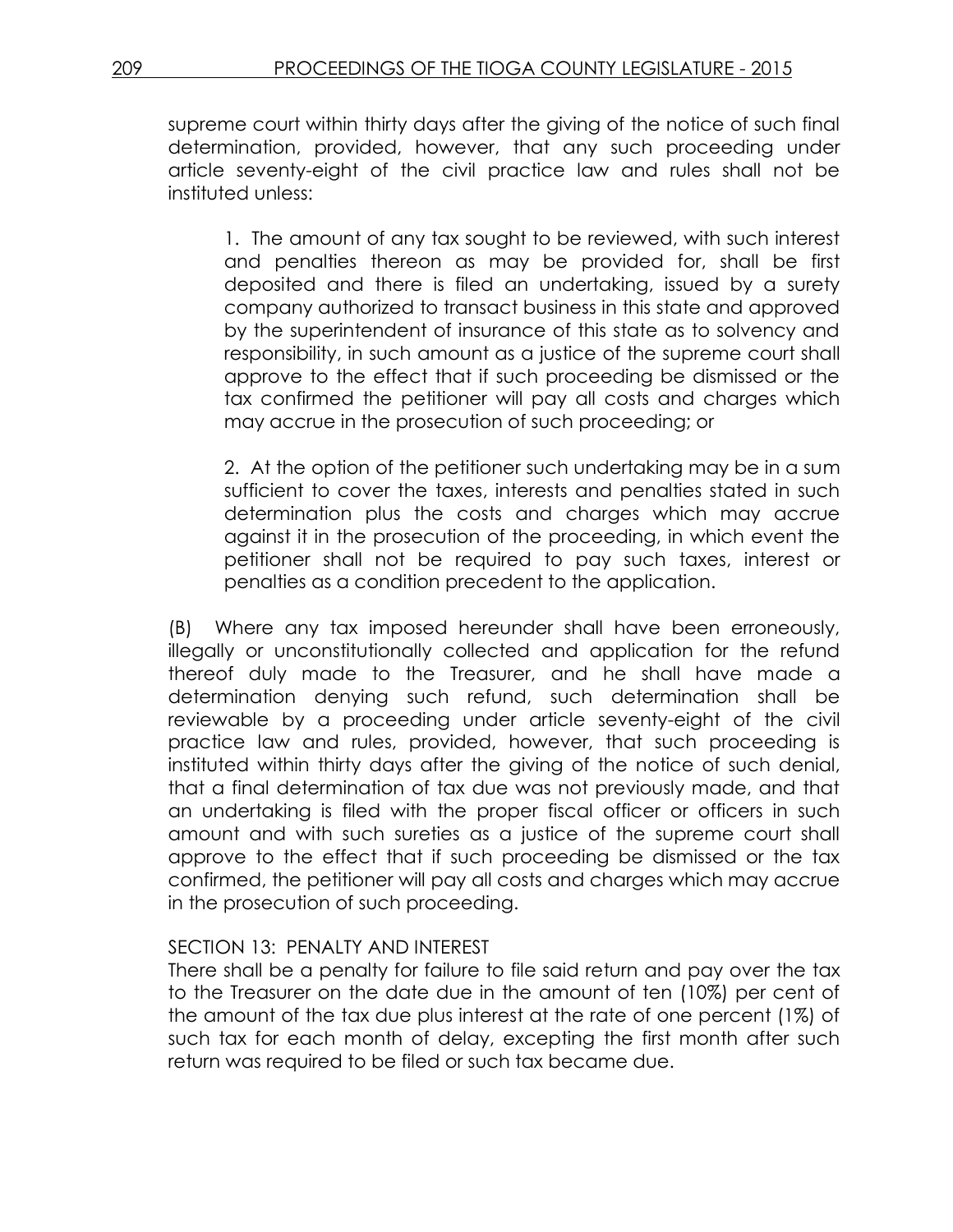## SECTION 14: LIMITATION OF TIME

Except in the case of a willfully false or fraudulent return with intent to evade the tax, no assessment of additional tax shall be made after the expiration of more than three years from the date of the filing of a return, provided, however, that where no return has been filed as provided by law the tax may be assessed at any time.

## SECTION 15: RESERVES

In cases where the occupant or operator has applied for a refund and has instituted a proceeding under article seventy-eight of the Civil Practice Law and Rules to review a determination adverse to such occupant or operator on such application for a refund, the Treasurer shall set aside sufficient monies to meet any decision adverse to the County.

### SECTION 16: APPLICATION OF FUNDS

All revenues resulting from the imposition of the tax under this local law shall be paid into the treasury of Tioga County and shall be credited to and deposited in the general fund of the County, thereafter to be allocated at the discretion of the County Legislature of the County of Tioga for the purposes of tourism and economic development; provided, however, that the County shall be authorized to retain up to a maximum of five percent of such revenue to defer the necessary expenses of the County in administering such tax. The revenue derived from the tax, after deducting the amount provided for administering such tax, shall be allocated to enhance the general economy of Tioga County, its cities, towns, and villages, through promotion of tourist activities, conventions, trade shows, special events, and other directly related and supporting activities.

### SECTION 17: REMEDIES EXCLUSIVE

The remedies provided by sections eleven (11) and twelve (12) of this local law shall be the exclusive remedies available to any person for the review of the tax liability imposed by this local law; and no determination or proposed determination of tax or determination on any application for refund or credit shall be enjoined, contested or reviewed by any action or proceeding, except by a proceeding under article seventy-eight of the Civil Practice Law and Rules provided, however, that a taxpayer may proceed by declaratory judgment if suit is instituted within thirty (30) days after a deficiency assessment to the Treasurer prior to the institution of such suit and posts a bond for costs pursuant to section twelve (12) of this local law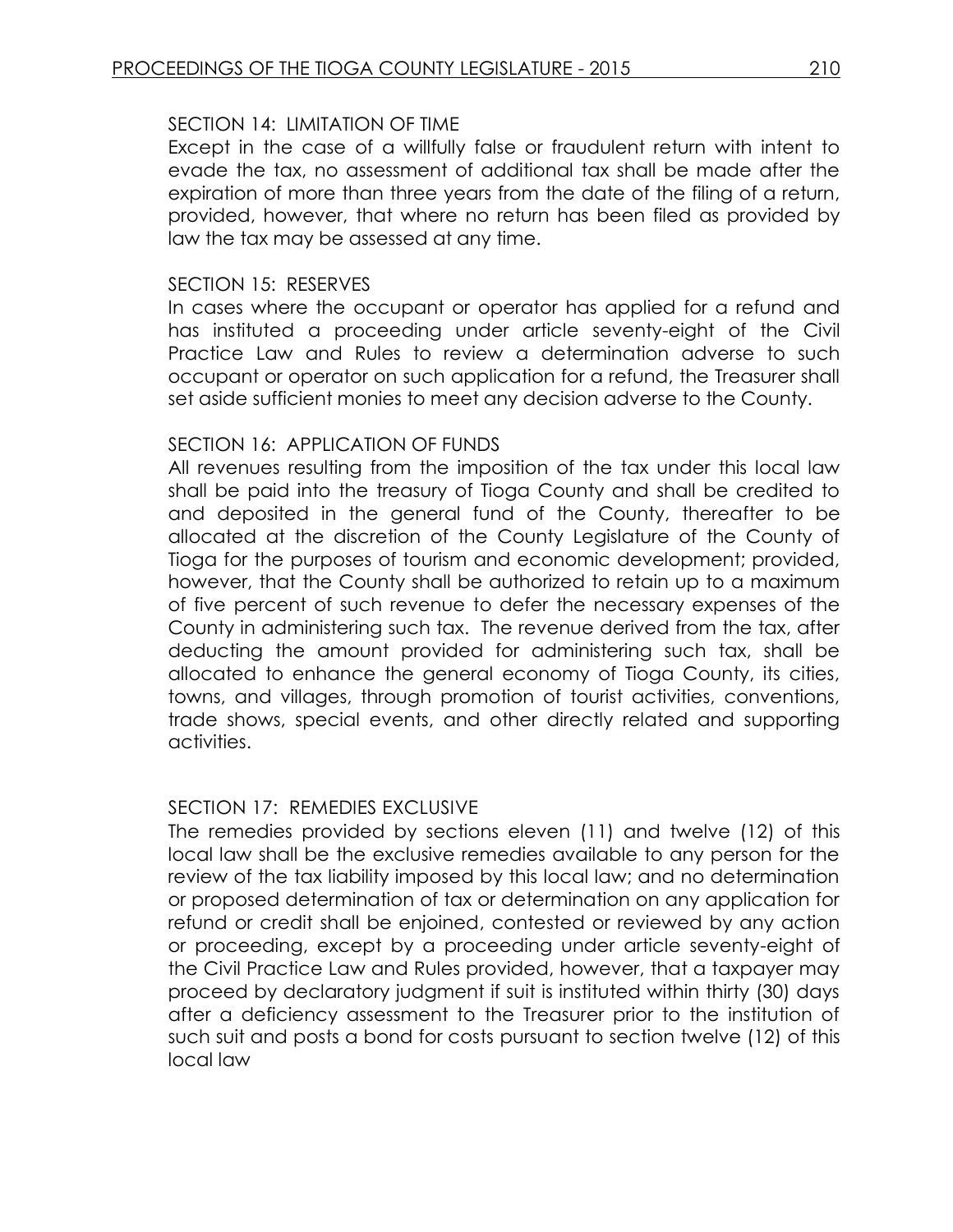## SECTION 18: PROCEEDINGS TO RECOVER TAX

(A) Whenever any operator or other person shall fail to collect and pay over any tax and/or to pay any tax, penalty or interest imposed by this local law as herein provided, or whenever any occupant shall fail to pay any such tax, penalty or interest, the County Attorney shall, upon the request of the Treasurer bring or cause to be brought an action to enforce the payment of the same on behalf of Tioga County in any court of the State of New York or of any other state or of the United States.

(B) Notwithstanding any other provision of this section, if the Treasurer, in its discretion, believes that any such operator, occupant or other person is about to cease business, leave the state or remove or dissipate the assets out of which the tax or penalties might be satisfied, and that any such tax or penalty will not be paid when due, the Treasurer may declare such tax or penalty to be immediately due and payable and may issue a warrant, as provided in this section, immediately.

(C) As an additional alternate remedy, the Treasurer may issue a warrant, directed to the Tioga County Sheriff or to the Sheriff of any other county commanding said Sheriff to levy upon and sell the real and personal property of the operator, occupant, or other person liable for the tax, which may be found within the County for the payment of the amount thereof, with any penalties and interest and the cost of executing the warrant, and to return such warrant to the Treasurer and to pay to the Treasurer the money collected by virtue thereof within sixty (60) days after the receipt of such warrant. The sheriff shall, within five (5) days after the receipt of the warrant, file with the County Clerk a copy thereof, and thereupon such Clerk shall enter in the judgment docket the name of the person mentioned in the warrant and the amount of tax, penalties and interest for which the warrant is issued and the date when such copy is filed. Thereupon the amount of such warrant so docketed shall become a lien upon the interest in real and personal property of the person against whom the warrant is issued. The Sheriff shall then proceed upon the warrant, in the same manner, and with like effect, as that provided by in respect to executions issued against property judgments of a court of record and for services in executing the warrant the Sheriff shall be entitled to the same fees, which may be collected in the same manner. In the discretion of the Treasurer, a warrant of like terms, force and effect may be issued and directed to any officer or employee of the Treasurer and in the execution thereof such officer or employee shall have all the powers conferred upon by the Sheriff, but shall be entitled to no fee or compensation in excess of the actual expenses paid in the performance of such duty. If a warrant is returned not satisfied in full, the Treasurer may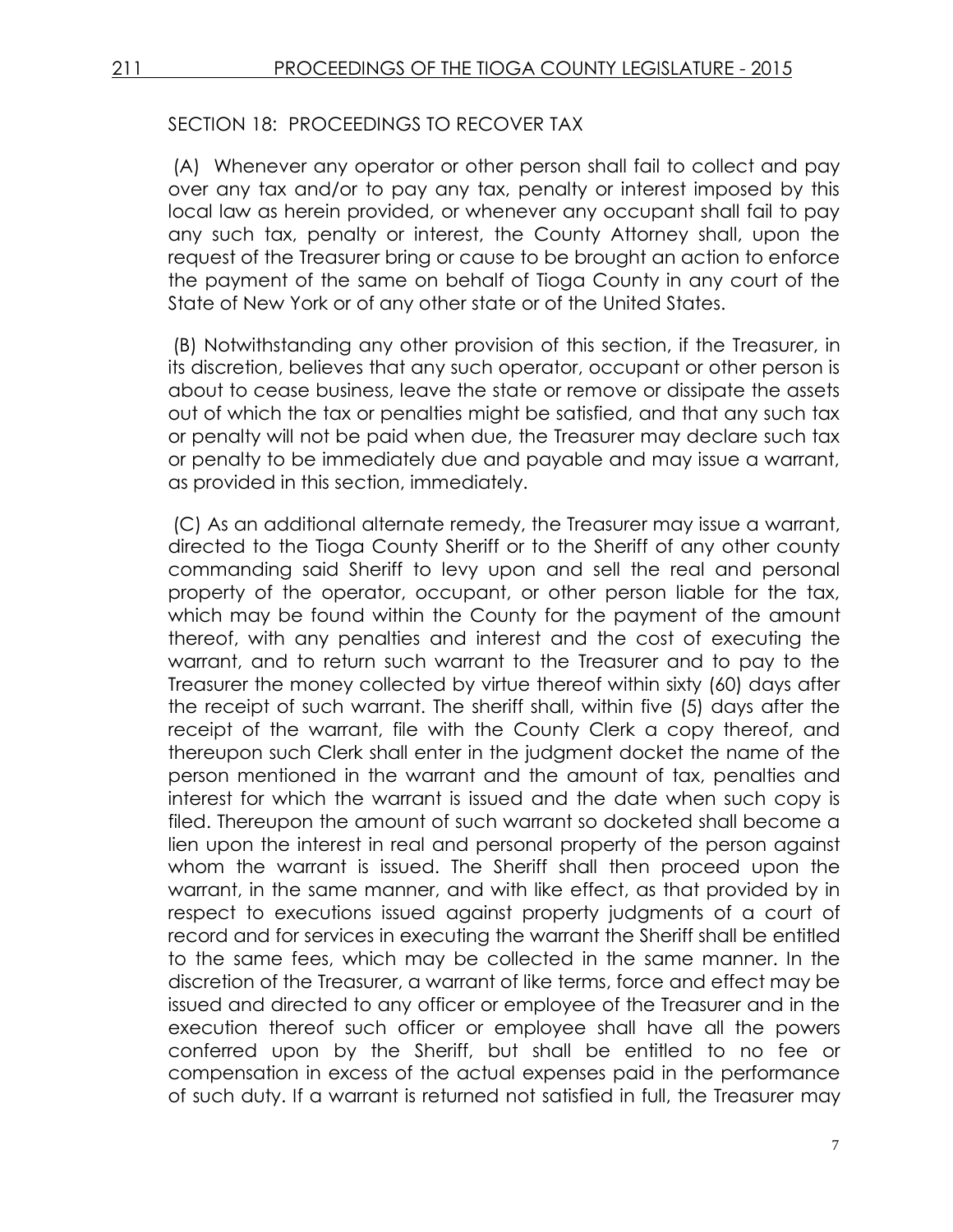from time to time issue new warrants and shall also have the same remedies to enforce the amount due thereunder as if the County has recovered judgment therefor and execution thereon has been returned unsatisfied.

(D) Whenever an operator shall make a sale, transfer, or assignment in bulk of any part of the whole of a hotel, motel, or lease, or of such operator's business assets, otherwise than in the ordinary course of business, the purchaser, transferee or assignee shall at least ten (10) days before taking possession of the subject of the said sale, transfer or assignment, or paying therefor, notify the Treasurer by registered mail of the proposed sale and of the price, terms and conditions thereof whether or not the seller, transferor or assignor, has represented to or informed the purchaser, transferee or assignee that any tax is owed pursuant to this local law, and whether or not the purchaser, transferee or assignee has knowledge that such taxes are owing, and whether any such taxes are in fact owing.

(E) Whenever the purchaser, transferee or assignee shall fail to give notice to the Treasurer as required by sub-section eighteen (18) (d), of this section or whenever the Treasurer shall inform the purchaser, transferee, or assignee that a possible claim for such tax or taxes exists, any sums of money, property or choses in action, or other consideration, which the purchaser, transferee or assignee is required to transfer over to the seller, transferor or assignor shall be subject to a first priority right and lien of any such taxes theretofore or thereafter determined to be due the seller, transferor or assignor to the County, and the purchaser, transferee or assignee is forbidden to transfer to the seller, transferor or assignor any such sums of money, property or choses in action to the extent of the amount of the County's claim. For failure to comply with the provisions of this sub-section, the purchaser, transferee or assignee, in addition to being subject to the liabilities and remedies imposed under the provisions of article six of the Uniform Commercial Code, shall be personally liable for the payment determined to be due to the County from the seller, transferor or assignor, and such liability may be assessed and enforced in the same manner as the liability for tax under this local law.

## SECTION 19: GENERAL POWERS OF THE TREASURER

In addition to the powers granted to the Treasurer by County Law and this local law, the Treasurer is hereby authorized and empowered:

(A) To make, adopt and amend rules and regulations, and to issue orders, appropriate to the carrying out of this local law and the purposes thereof;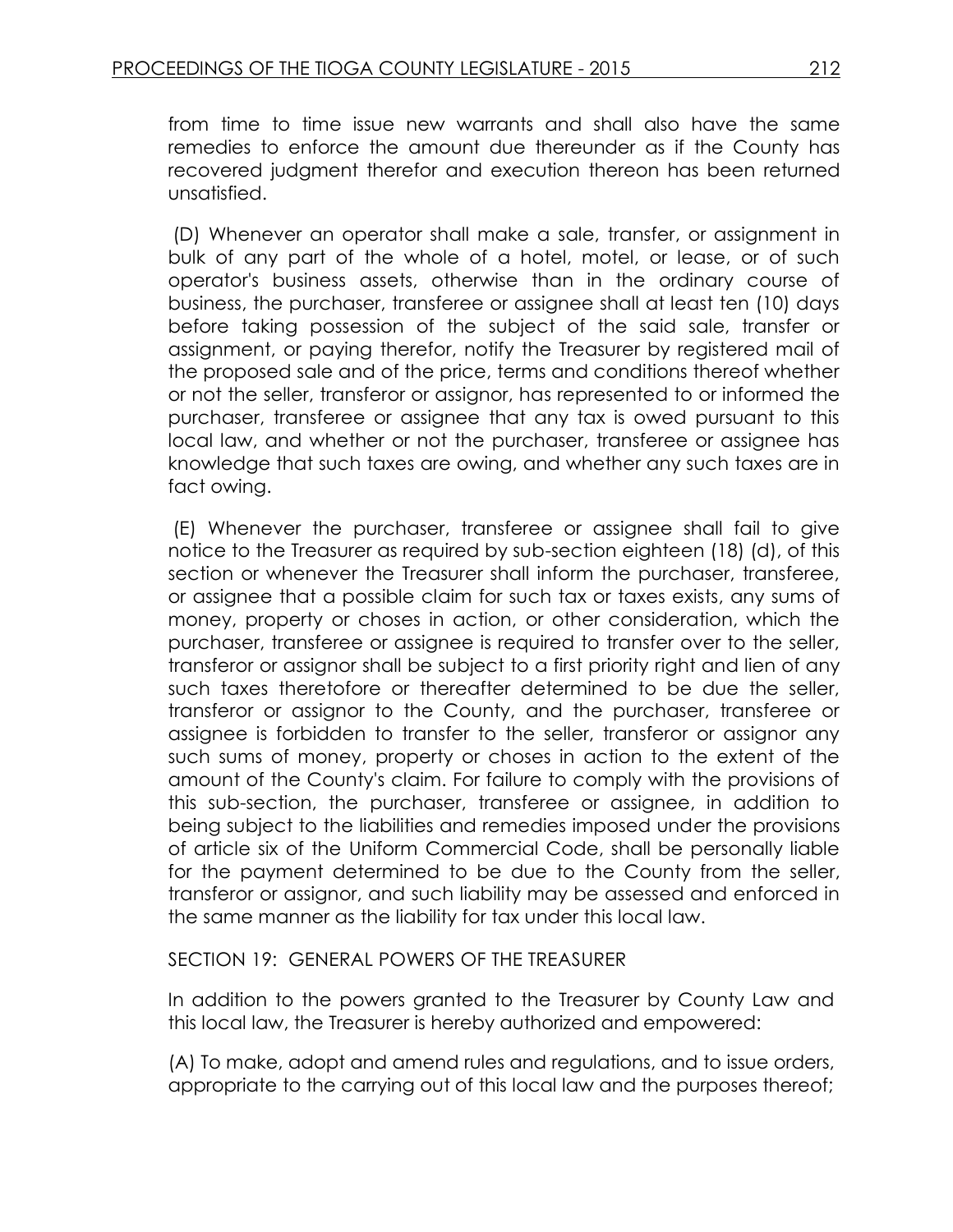(B) To extend for cause shown the time of filing any return for a period not exceeding thirty (30) days; and for cause shown, to remit or waive penalties but not interest; and to compromise disputed claims in connection with the taxes hereby imposed.

(C) To request information from the tax commissioner of the State of New York or the treasury department of the United States relative to any person; and to afford information to such tax commissioner or such treasury department relative to any person, any other provision of this local law to the contrary not withstanding

(D) To delegate said functions hereunder to any employee or employees of the Treasurer

(E) To prescribe methods for determining the rents for occupancy and to determine the taxable and nontaxable rents

(F) To require any operator within the County to keep detailed records of the nature and type of hotel or motel maintained, nature and type of service rendered, the rooms available and rooms occupied daily, leases or occupancy contracts or arrangements, rents received, charged and accrued, the names and addresses of the occupants, whether or not any occupancy is claimed to be subject to the tax imposed by this local law, and to furnish such information upon request to the Treasurer

(G) To assess, determine, revise and readjust the taxes imposed under this local law

SECTION 20: ADMINISTRATION OF OATHS AND COMPELLING TESTIMONY

(A) The Treasurer, or the Treasurer's duly designated and authorized employees or agents, shall have power to administer oaths and take affidavits in relation to any matter or proceeding in the exercise of the Treasurer's powers and duties under this local law.

(B) The Treasurer shall have the power to subpoena and require the attendance of witnesses and the production of books, papers, and documents to secure information pertinent to the performance of his duties hereunder and of the enforcement of this local law, and to examine them in relation thereto, and to issue commissions for the examination of witnesses who are out of the state or unable to attend before the Treasurer or excused from attendance.

(C) A justice of the Supreme Court, either in court or at chambers shall have power summarily to enforce by proper proceedings the attendance and testimony of witnesses and the production and examination of books,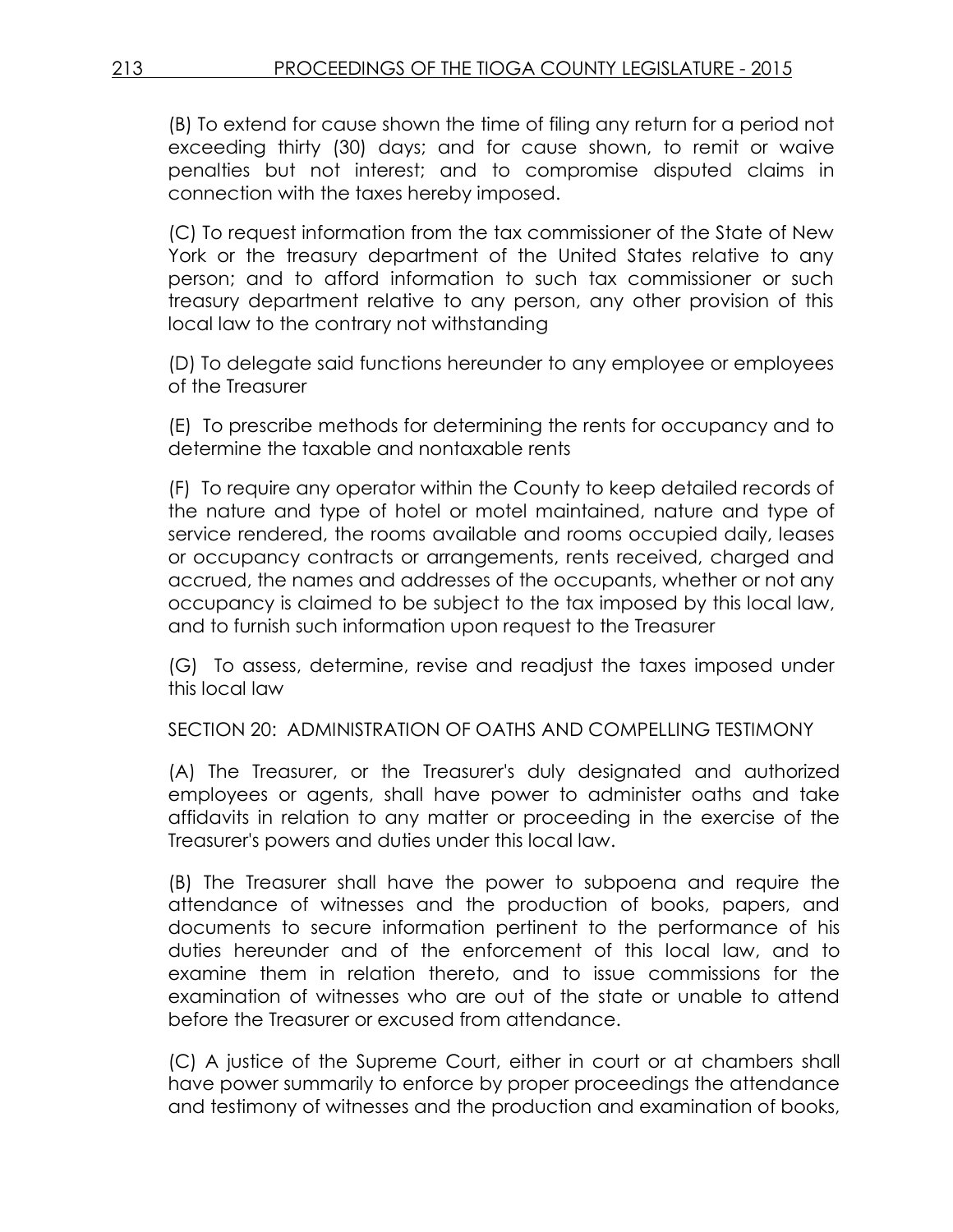papers and documents called for by the subpoena of the Treasurer under this local law.

(D) Any person who shall refuse to testify or to produce books or records or who shall testify falsely in any material matter pending before the Treasurer under this local law shall be guilty of a misdemeanor, punishment for which shall be a fine of not more than one thousand dollars (\$1,000) or imprisonment for not more than one year, or both such fine and imprisonment.

(E) The officers who serve the summons or subpoena of the Treasurer and witnesses attending in response thereto shall be entitled to the same fees as are allowed to officers and witnesses in civil cases in courts or record, except as herein otherwise provided.

(F) The County Sheriff, the Sheriff's duly appointed deputies, and any officer or employee of the Treasurer designated to serve process under this local law, are hereby authorized and empowered to serve any summons, subpoena, order, notice, document, instrument, or other process to enforce or carry out this local law.

### SECTION 21: REFERENCE TO TAX

Wherever reference is made in placards or advertisements or in any other publications to this tax such reference shall be substantially in the following form: "Tax on occupancy of hotel or motel rooms"; except that in any bill, receipt, statement or other evidence of memorandum of occupancy or rent charge issued or employed by the operator, the word "tax" will suffice.

# SECTION 22: RETURNS TO BE SECRET

(A) Except in accordance with proper judicial order, or as otherwise provided by law, it shall be unlawful for the Treasurer or any officer or employee of the Treasurer to divulge or make known in any manner the rents or other information relating to the business of the taxpayer contained in any return required under this local law. The officers charged with the custody of such returns shall not be required to produce any of them or evidence of anything contained in them in any action or proceeding in any court, except on behalf of the Treasurer in an action or proceeding under the provisions of this local law or on behalf of any party to any action or proceeding under this local law when the returns or facts shown thereby are directly involved in such action or proceeding, in either of which events the court may require the production of, and may admit in evidence, so much of said returns or of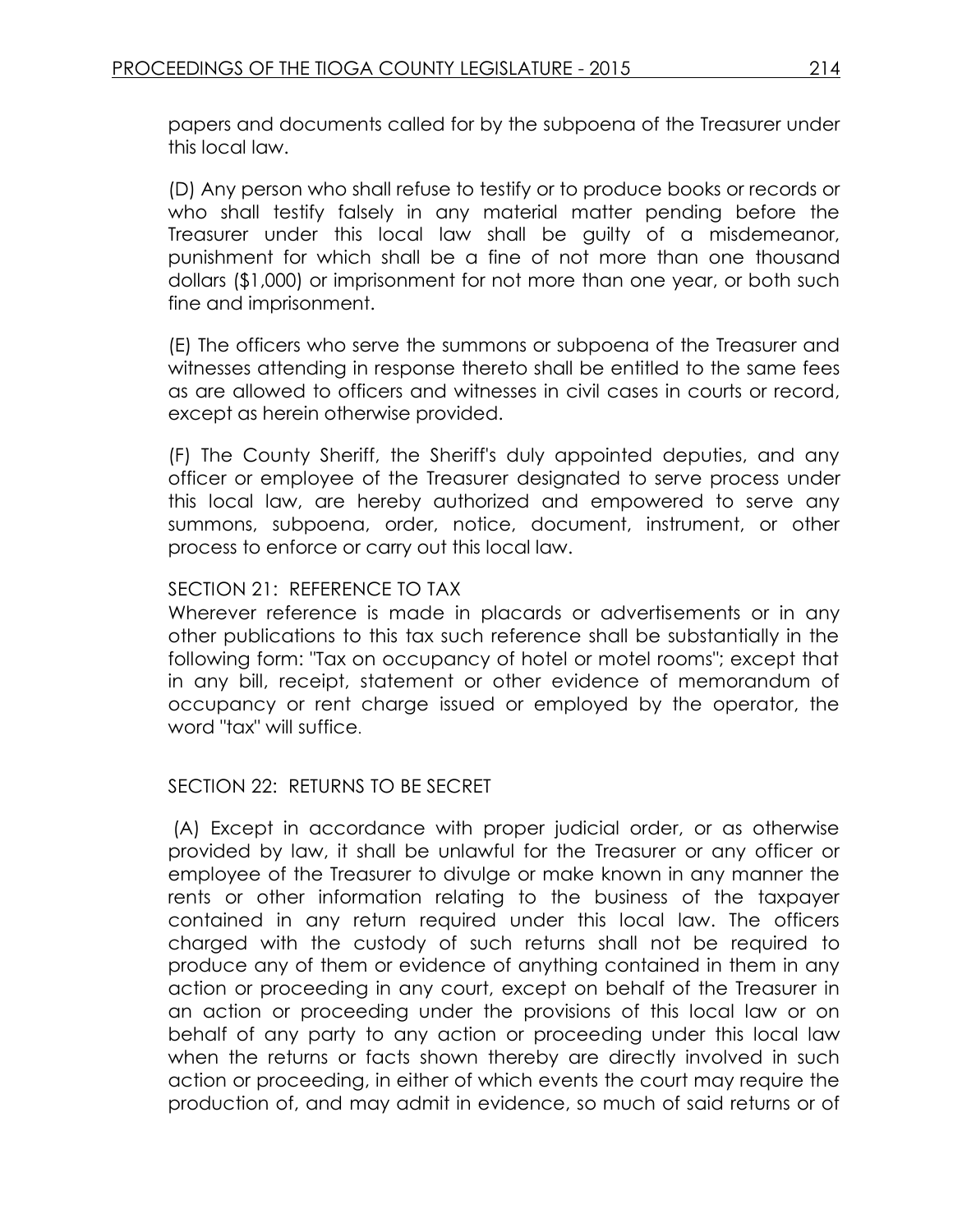the facts shown thereby, as are pertinent to the action or proceeding and no more. Nothing herein shall be construed to prohibit the delivery to a taxpayer or his duly authorized representative or a certified copy of any return filed in connection with his tax nor to prohibit the publication of statistics so classified as to prevent the identification of particular returns and the items thereof, or the inspection by the County Attorney or other legal representatives of the County of the return of any taxpayer who shall bring action to set aside or review the tax based thereon, or against whom an action or proceeding has been instituted for the collection of a tax or penalty. Returns shall be preserved for three (3) years and thereafter until the Treasurer permits them to be destroyed.

(B) Any violation of this section shall be punishable by a fine not exceeding one thousand dollars (\$1,000), or by imprisonment not exceeding one year, or both, in the discretion of the court.

#### SECTION 23: EFFECTIVE DATE

This local law shall become effective December 1, 2014 and shall remain in effect until November 30, 2017.

#### SECTION 24: SEVERABILITY

If any provision of this local law or the application thereof to any person or circumstance shall be held invalid, the remainder of this local law and the application of its provisions to other persons or circumstances shall not be affected thereby.

# **SECTION 2: EFFECTIVE DATE**

This local law shall become effective upon filing with the Secretary of State.

### **SECTION 3: SEVERABILITY**

If any provision of this local law or the application thereof to any person or circumstance shall be held invalid, the remainder of this local law and the application of its provisions to other persons or circumstances shall not be affected thereby.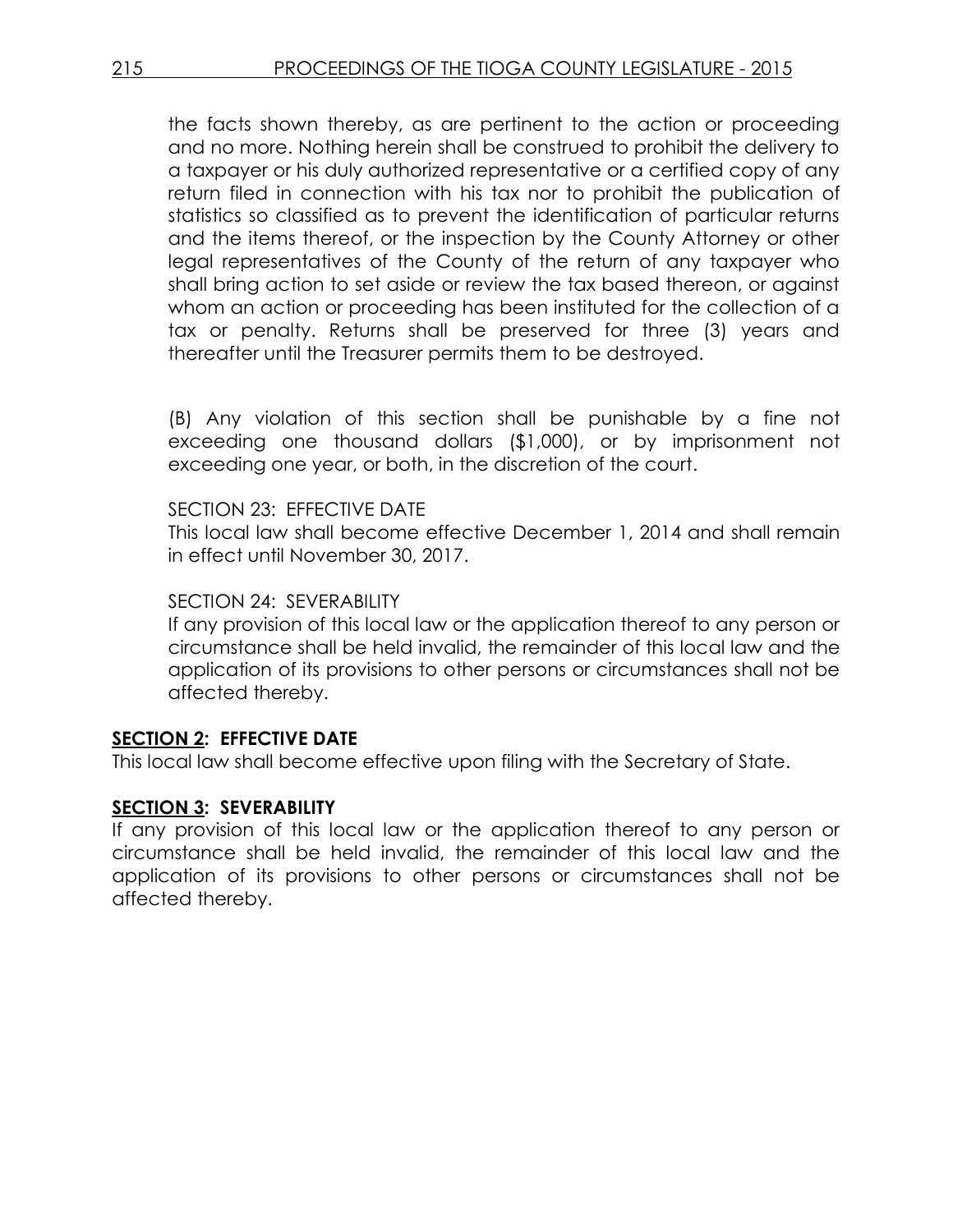Legislator Hollenbeck moved for the adoption of the following resolution, seconded by Legislator Case.

| REFERRED TO:          | <b>LEGAL/ FINANCECOMMITTEE</b>                                                                                                                                 |
|-----------------------|----------------------------------------------------------------------------------------------------------------------------------------------------------------|
| RESOLUTION NO. 148-15 | <b>SCHEDULE PUBLIC HEARING</b><br>LOCAL LAW INTRODUCTORY NO. C OF 2015<br>A LOCAL LAW AMENDING<br>LOCAL LAW NO. 1 OF 2014<br>PROVIDING FOR THE COLLECTION OF A |
|                       | HOTEL AND MOTEL TAX IN TIOGA COUNTY                                                                                                                            |

RESOLVED: That a public hearing shall be held on Thursday, July 9, 2015 at 1:00 P.M. in the Edward D. Hubbard Auditorium of the Ronald E. Dougherty County Office Building, 56 Main Street, Owego, New York 13827 to consider the adoption of Local Law Introductory No. C of 2015, A Local Law amending Local Law No. 1 of 2014 providing for the collection of a Hotel and Motel Tax in Tioga County. All persons desiring to present written or oral comments may do so at said time.

ROLL CALL VOTE

Yes – Legislators Weston, Case, Hollenbeck, Huttleston, Sauerbrey, Roberts, Standinger, and Sullivan.

No – None.

Absent – Legislator Monell.

RESOLUTION ADOPTED.

Legislator Roberts moved for the adoption of the following resolution, seconded by Legislator Sullivan.

REFERRED TO: PUBLIC WORKS

RESOLUTION NO. 149-15 *APPROVE DESIGN & INSPECTION SERVICES TO MCFARLAND JOHNSON FOR PHASE II OF BRIDGE MAINTENANCE PROJECT PIN 9753.97*

WHEREAS: The Preventative Maintenance Bridge Program has been placed on the FHWA Program and will have several phases; and

WHEREAS: McFarland Johnson, Binghamton, NY did the design & inspection for Phase I for this bridge project; and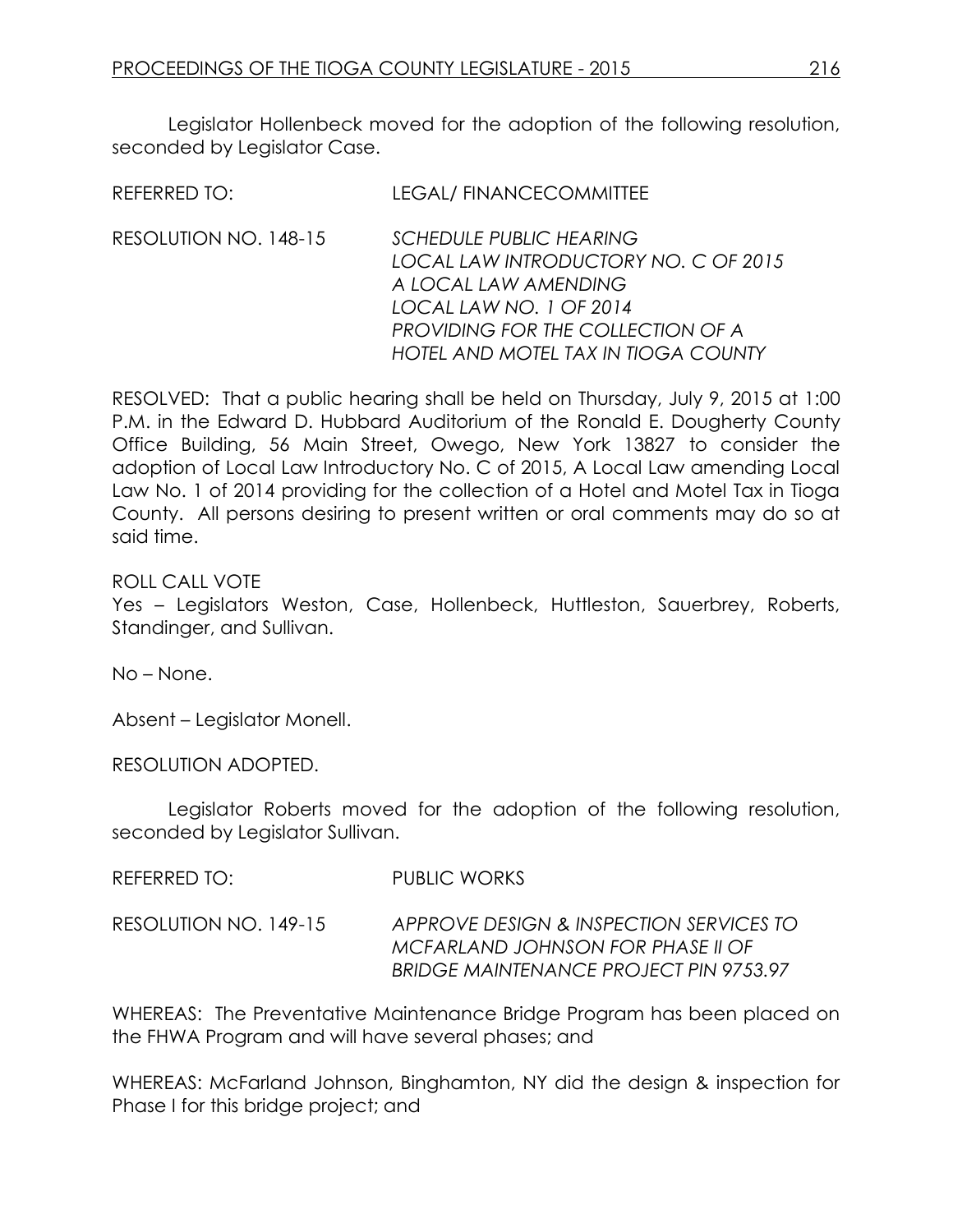WHEREAS: This Project is funded as follows:

Federal: 80% State: 15% Local: 5%

and

WHEREAS: The Commissioner of Public Works received a Phase II proposal from McFarland Johnson, Binghamton, NY for the following:

| Design:                 | \$24,377.00 |
|-------------------------|-------------|
| Inspection: \$28,743.00 |             |
| Total                   | \$53,122.00 |

and

WHEREAS: NYSDOT requires an inspector to be on the job at all times; therefore be it

RESOLVED: That the Tioga County Legislature award the design & inspection services contract to McFarland Johnson, Binghamton, NY not to exceed \$53,122 to be paid out of the Bridge Projects Account D5110.40 use code 50.

ROLL CALL VOTE Yes – Legislators Weston, Case, Hollenbeck, Huttleston, Sauerbrey, Roberts, Standinger, and Sullivan.

No – None.

Absent – Legislator Monell.

RESOLUTION ADOPTED.

Legislator Roberts introduced Local Law Introductory No. D of 2015.

County of Tioga

Local Law No. of the Year 2015.

A local law authorizing the use of Best Value Award methodology, in the competitive bidding process, for purchase contracts (including contracts for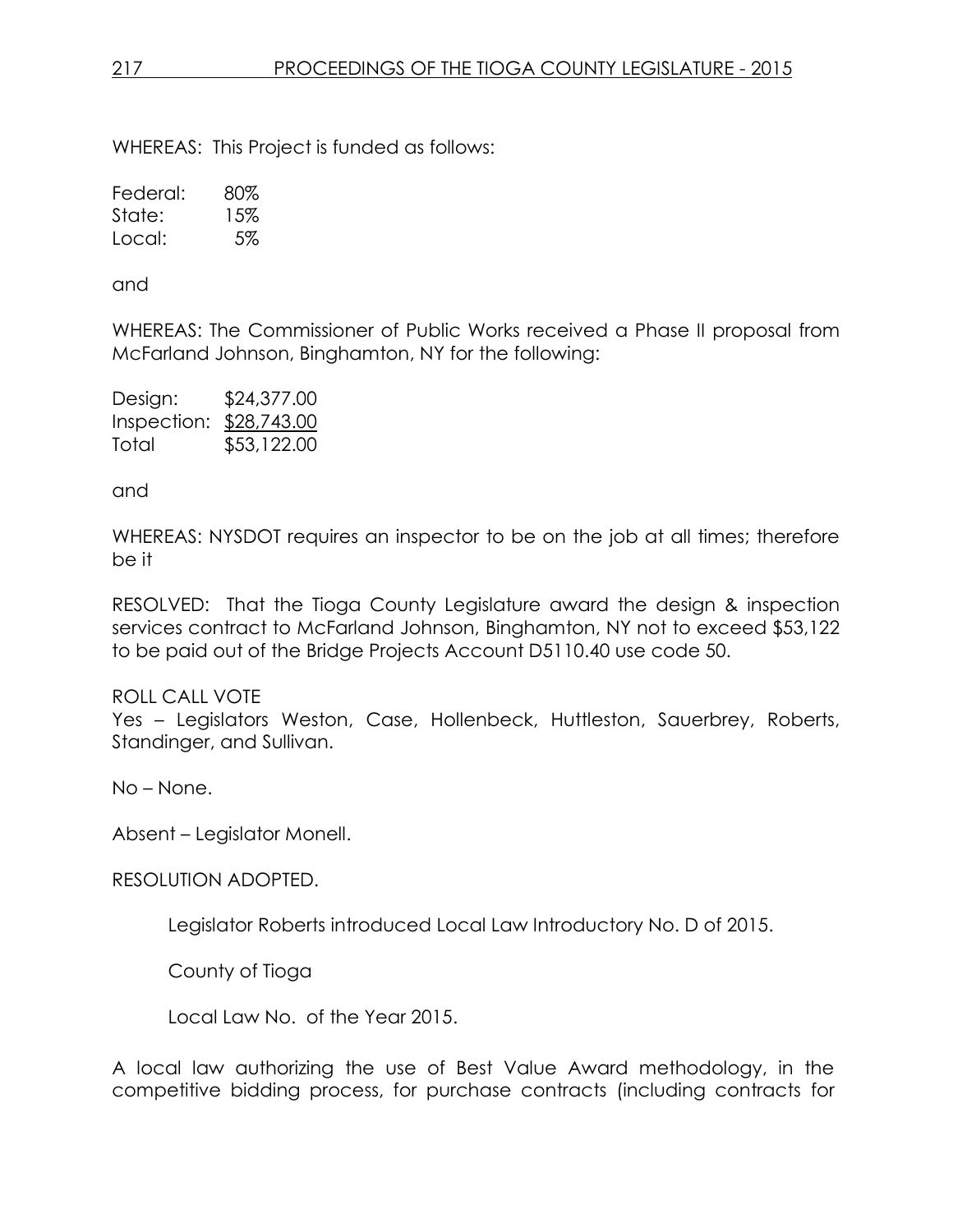service work (article 9), but excluding any purchase contracts necessary for the completion of a public works contract pursuant to (article 8) of the Labor Law) may be awarded on the basis of low bid or best value, as authorized by section 103 of the General Municipal Law and as defined in Section one hundred sixtythree of the State Finance Law.

Be It Enacted by the Legislature of the County of Tioga as follows:

### Section 1. Name of local law

This law shall be known as the "Tioga County Best Value Competitive Bidding Law."

### Section 2. Findings and Intent

The State Legislature and Governor amended General Municipal Law§103 (A08692/S6117) on January 27, 2012 to provide local governments greater flexibility in awarding contracts by authorizing the award of purchase contracts, including contracts for service work on the basis of "best value", provided that any Political Subdivision with a population of less than one million first pass a local law authorizing the use of the best value award process.

(From Assembly Bill Memo A08692) — Enactment of this legislation provides additional procurement options to localities in ways that may expedite the procurement process and result in cost savings. The "best value" standard for selecting goods and services vendors, including janitorial and security contracts, is critical to efforts to use strategic sourcing principles to modernize the supply chain and ensure that taxpayers obtain the highest quality goods and services at the lowest potential cost, while ensuring fairness to all competitors.

The federal government, approximately half of the states and many localities have added best value selection processes to their procurement options, in recognition of these advantages. With the increased complexity of the goods and services that municipalities must obtain in order to serve taxpayers, it is critical to consider selection and evaluation criteria that measure factors other than cost in the strictest sense.

Taxpayers are not well served when a public procurement results in low unit costs at the outset, but ultimately engenders cost escalations due to factors such as inferior quality, poor reliability and difficulty of maintenance. Best value procurement links the procurement process directly to the municipality's performance requirements, incorporating selection factors such as useful lifespan, quality and options and incentives for more timely performance and/or additional services.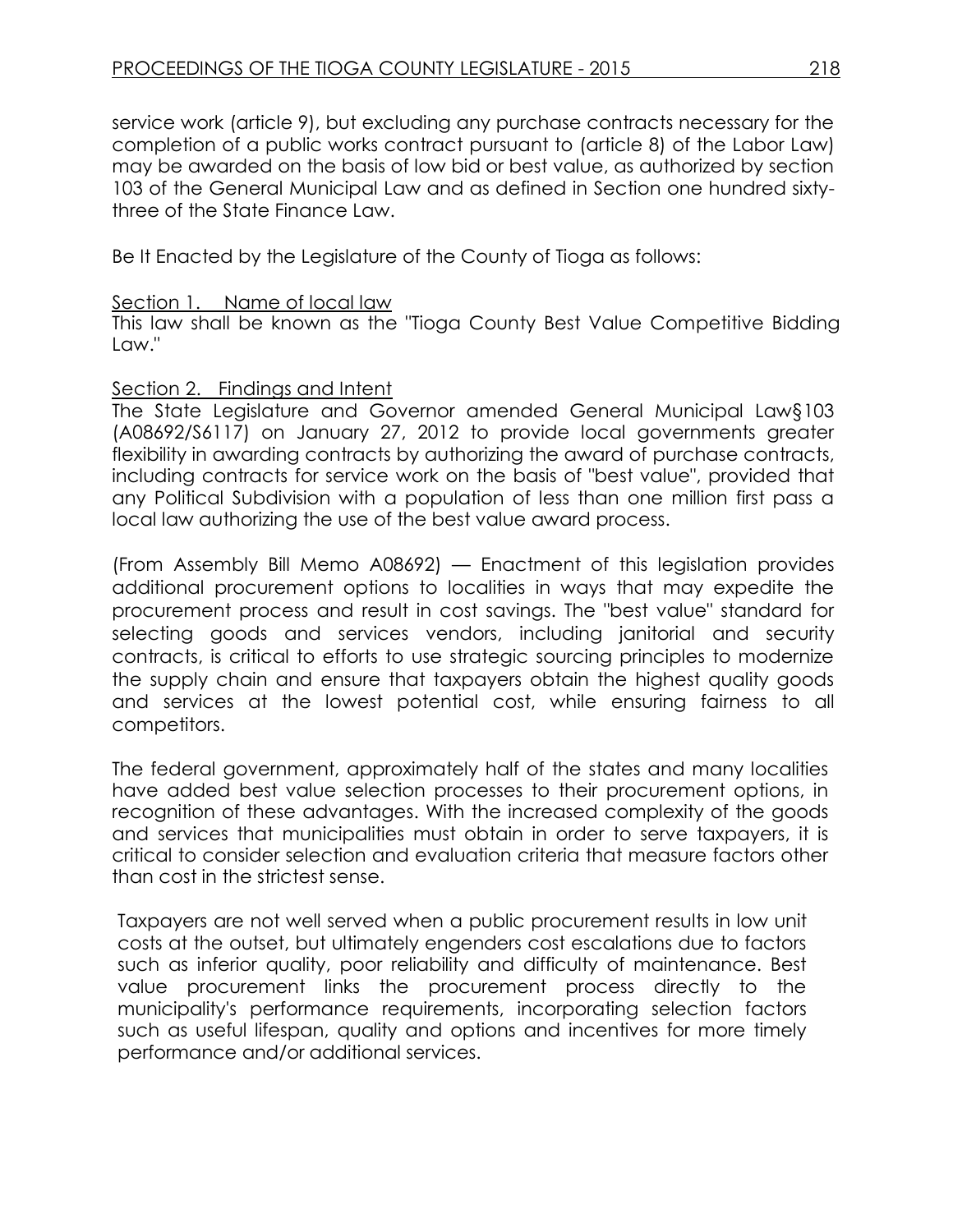Even if the initial expenditure is higher, considering the total value over the life of the procurement may result in better value and long-term investment of public funds. Best value procurement also encourages competition and, in turn, often results in better pricing, quality and customer service. Fostering healthy competition ensures that bidders will continue to strive for excellence in identifying and meeting municipalities' needs, including such important goals as the participation of small, minority and women owned businesses and the development of environmentally-preferable goods and service delivery methods. Best value procurement will provide much-needed flexibility in obtaining important goods and services at favorable prices, and will reduce the time to procure such goods and services.

#### Section 3. Definitions

"Best value" means the basis for awarding contracts for services to the offerer, which optimizes quality, cost and efficiency, among responsive and responsible offerers. Such basis may also identify a quantitative factor for offerers that are small business or certified minority-or women-owned business enterprises as defined in subdivisions one, seven, fifteen and twenty of section three hundred ten of the Executive Law to be used in evaluation of offers for awarding contracts for services.

### Section 4. Requirements

A. Where the basis for award is best value, the Department Head or his/her designee shall document in the procurement record and in advance of the initial receipt of offers, the determination of the evaluation criteria, which whenever possible, shall be quantifiable and the process to be used in the determination of best value and the manner in which the evaluation process and selection shall be conducted.

B. The Department Head or his/her designee shall select a formal sealed competitive bidding procurement process in accordance with General Municipal Law and the Tioga County Procurement Policy and document its determination in the procurement record. The process shall include, but is not limited to, a clear statement of need; a description of the required specifications governing performance and related factors; a reasonable process for ensuring a competitive field; a fair and equal opportunity for offerers to submit responsive offers; and a balanced and fair method of award. Where the basis for award is best value, documentation in the procurement record shall where practicable include quantification of the application of the criteria to the rating of proposals and the evaluation results, or, where not practicable, such other justification which demonstrates that best value will be achieved.

C. The solicitation shall prescribe the minimum specifications or requirements that must be met in order to be considered responsive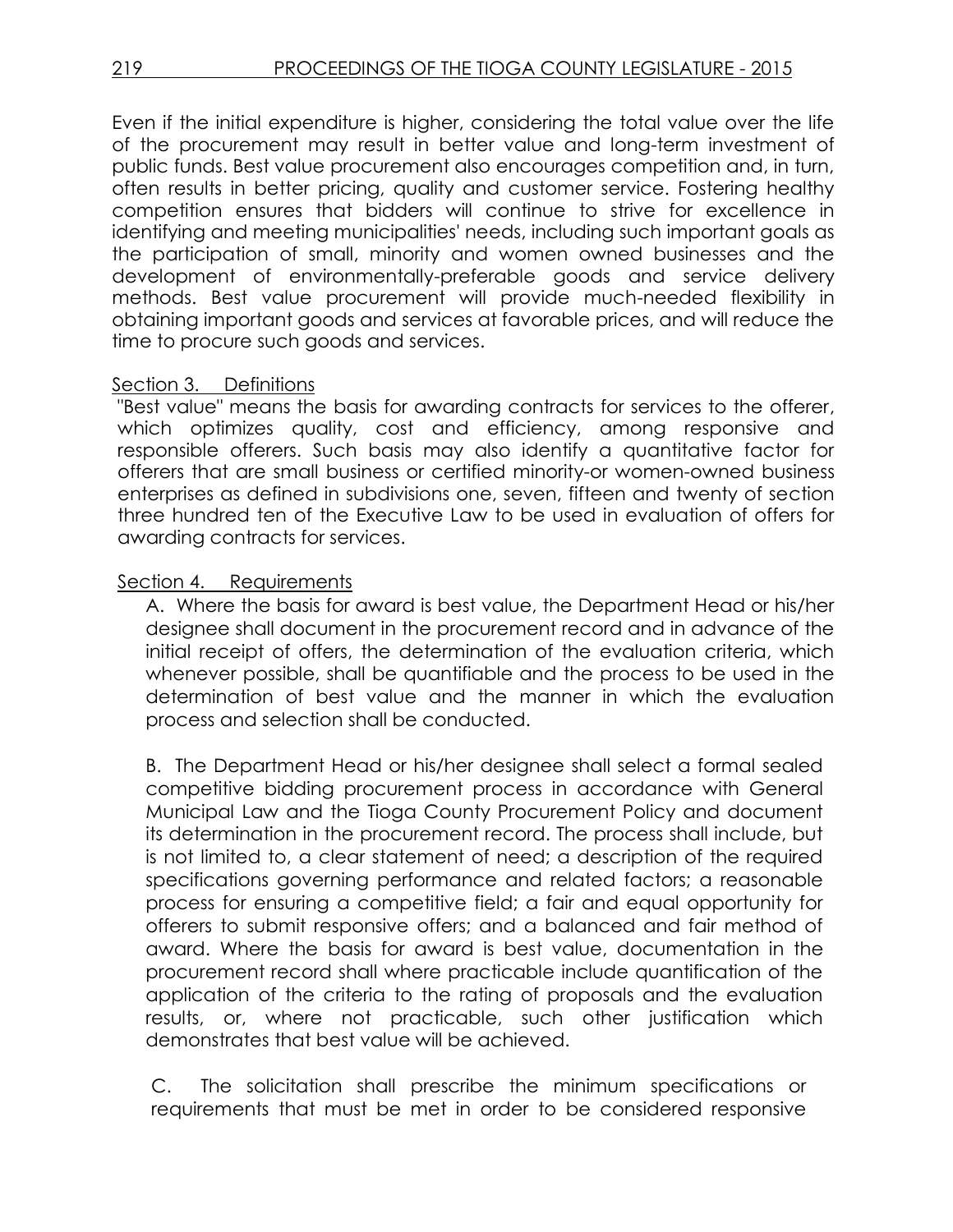and shall describe and disclose the general manner in which the evaluation and selection shall be conducted. Where appropriate the solicitation shall identify the relative importance and/or weight of cost and overall technical criterion to be considered in determining best value.

D. Procedures will be developed to govern the award of contracts on the basis of best value. These procedures shall be included in the Tioga County Procurement Policy and reviewed annually by the Tioga County Legislature in conjunction with its annual review and approval of the procurement policy.

#### Section 5. Severability

If any clause, sentence, paragraph subdivision, section or part of this law or the application thereof to any person, individual corporation, firm, partnership, entity or circumstance shall be adjudged by any court of competent jurisdiction to be invalid or unconstitutional, such order or judgment shall not affect, impair, effect or invalidate the remainder thereof, but shall be confined in its operation to the clause, sentence, paragraph, subdivision, section or part of this law or in its application to the person, individual, corporation, firm, partnership, entity or circumstance directly involved in the controversy in which such order or judgment shall be rendered.

#### Section 6. Effective Date

This local law shall take effect immediately upon adoption of the Tioga County Legislature and filing with the New York State Secretary of State.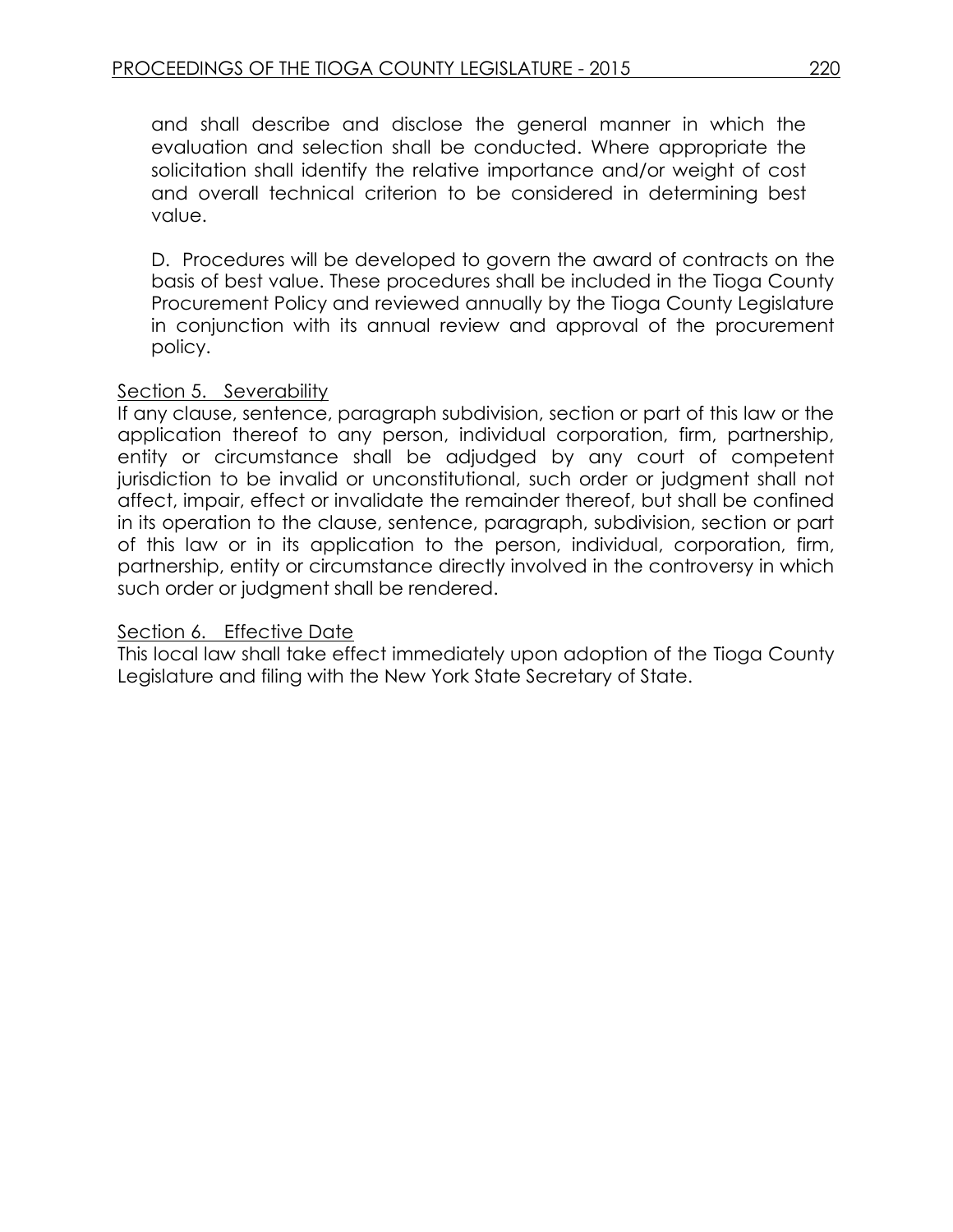| <b>REFERRED TO:</b>   | <b>PUBLIC WORKS</b>                                                                                                                                                                                                                                                                                                                                                                                                                                                                                                                                                                                                               |
|-----------------------|-----------------------------------------------------------------------------------------------------------------------------------------------------------------------------------------------------------------------------------------------------------------------------------------------------------------------------------------------------------------------------------------------------------------------------------------------------------------------------------------------------------------------------------------------------------------------------------------------------------------------------------|
| RESOLUTION NO. 150-15 | <b>SCHEDULE PUBLIC HEARING</b><br>LOCAL LAW INTRODUCTORY NO. D<br>OF 2015 A LOCAL LAW AUTHORIZING THE<br>USE OF BEST VALUE AWARD METHODOLOGY,<br>IN THE COMPETITIVE BIDDING PROCESS,<br>FOR PURCHASE CONTRACTS (INCLUDING<br>CONTRACTS FOR SERVICE WORK (ARTICLE 9),<br><b>BUT EXCLUDING ANY PURCHASE CONTRACTS</b><br>NECESSARY FOR THE COMPLETION OF A<br>PUBLIC WORKS CONTRACT PURSUANT TO<br>(ARTICLE 8) OF THE LABOR LAW) MAY BE<br>AWARDED ON THE BASIS OF LOW BID OR<br>BEST VALUE, AS AUTHORIZED BY SECTION<br>103 OF THE GENERAL MUNCIPAL LAW AND<br>AS DEFINED IN SECTION 163 OF THE<br><i><b>STATE FINANCE LAW</b></i> |

RESOLVED: That a public hearing shall be held on Thursday, July 9, 2015 at 1:05 P.M. in the Edward D. Hubbard Auditorium of the Ronald E. Dougherty County Office Building, 56 Main Street, Owego, New York 13827 to consider the adoption of Local Law Introductory No. D of 2015, A Local Law authorizing the use of Best Value Award methodology, in the competitive bidding process, for purchase contracts (including contracts for service work (article 9), but excluding any purchase contracts necessary for the completion of a public works contract pursuant to (article 8) of the Labor Law) may be awarded on the basis of low bid or best value, as authorized by section 103 of the General Municipal Law and as defined in Section one hundred sixty-three of the State Finance Law. All persons desiring to present written or oral comments may do so at said time.

ROLL CALL VOTE

Yes – Legislators Weston, Case, Hollenbeck, Huttleston, Sauerbrey, Roberts, Standinger, and Sullivan.

No – None.

Absent – Legislator Monell.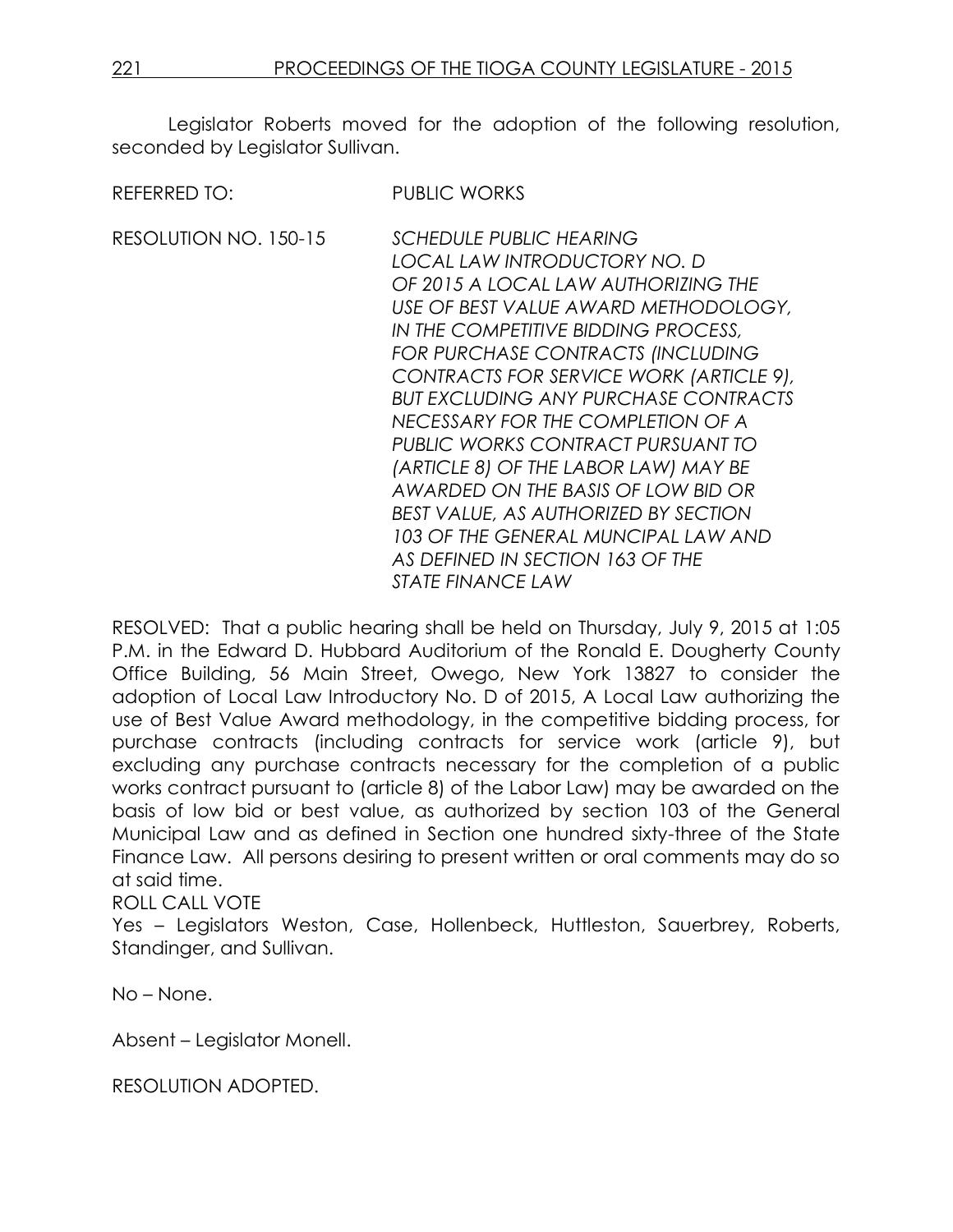REFERRED TO: PUBLIC WORKS COMMITTEE

RESOLUTION NO. 151-15 *AUTHORIZE TIOGA COUNTY MATERIALS RECOVERY MANAGER TO APPLY FOR A REGIONAL ECONOMIC DEVELOPMENT COUNCIL GRANT FOR A COMMUNITY ANAEROBIC DIGESTER*

WHEREAS: The Regional Economic Development Council has announced the availability of grant funds through the NYS Consolidated Funding Application (CFA); and

WHEREAS: Tioga County Solid Waste and Tioga County Soil & Water Conservation District would like to investigate funding opportunities for both a study and construction of a Community Anaerobic Digester; and

WHEREAS: A Community Anaerobic Digester would address manure management issues facing dairies in Tioga County and neighboring communities; and

WHEREAS: The operation of said digester would be paid for via income generated from electricity and heat production and tipping fees from food waste and sale of bio-solids; therefore be it

RESOLVED: That the Tioga County Legislature authorizes the Materials Recovery Manager to apply and administer said grant.

ROLL CALL VOTE

Yes – Legislators Weston, Case, Hollenbeck, Huttleston, Sauerbrey, Roberts, Standinger, and Sullivan.

No – None.

Absent – Legislator Monell.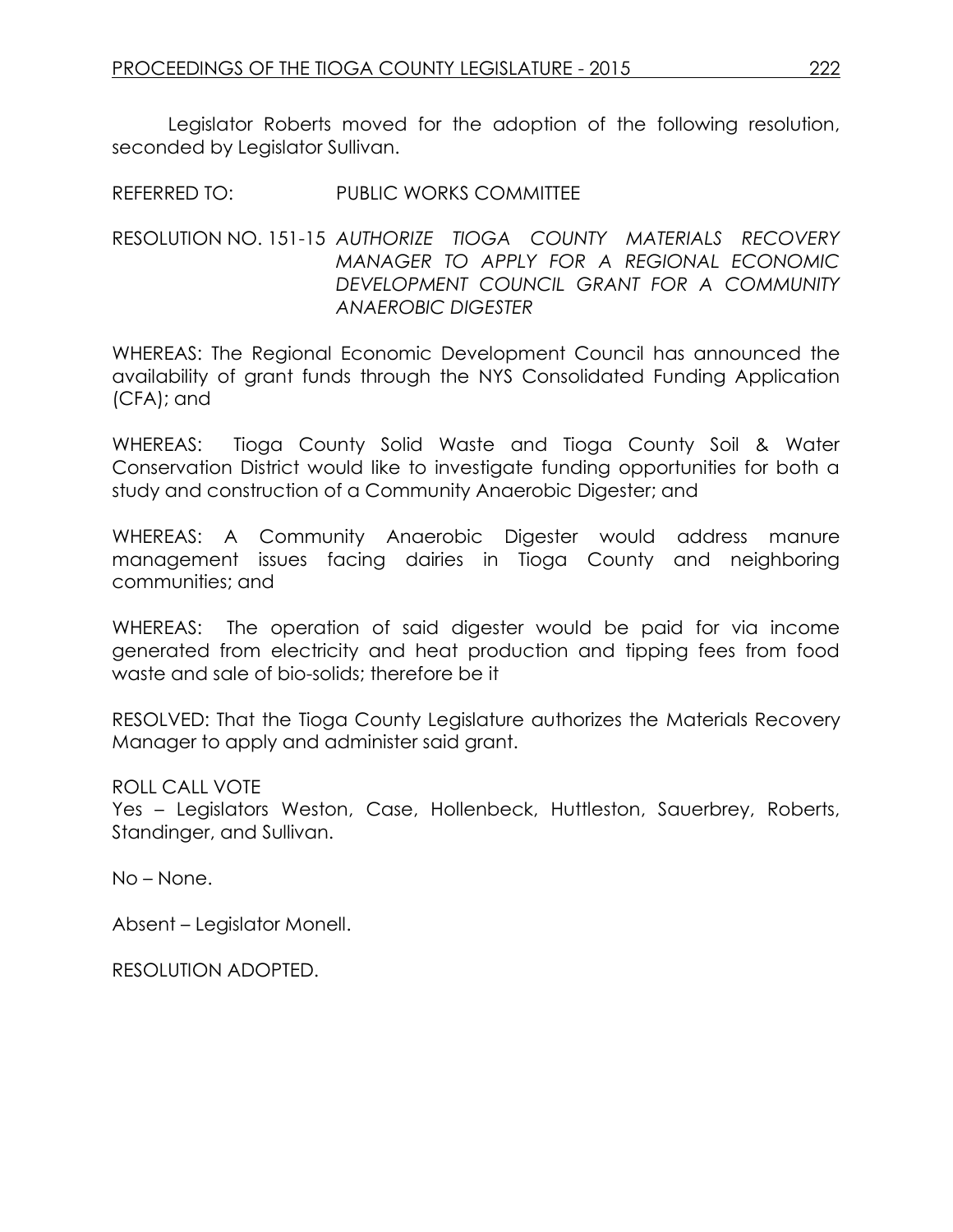REFERRED TO: PUBLIC WORKS COMMITTEE

#### RESOLUTION NO. 152-15 *AUTHORIZE TIOGA COUNTY MATERIALS RECOVERY MANAGER TO APPLY FOR A REGIONAL ECONOMIC DEVELOPMENT COUNCIL GRANT FOR A TRUCK WASHING BAY*

WHEREAS: The Regional Economic Development Council has announced the availability of grant funds through the NYS Consolidated Funding Application (CFA); and

WHEREAS: Tioga County Public Works would like to investigate funding opportunities through the NYS CFA for a new Truck Washing Bay; and

WHEREAS: A new Truck Washing Bay located near HHS would allow most of the County fleet easy access to the washing bay; and

WHEREAS: There exists the potential for other municipalities to use said Bay to clean their fleets; and

WHEREAS: A new Truck Washing Bay would help County Highway to be in compliance with municipal separate storm sewer systems (MS4) regulations; therefore be it

RESOLVED: That the Tioga County Legislature authorizes the Materials Recovery Manager to apply and administer said grant.

### ROLL CALL VOTE

Yes – Legislators Weston, Case, Hollenbeck, Huttleston, Sauerbrey, Roberts, Standinger, and Sullivan.

No – None.

Absent – Legislator Monell.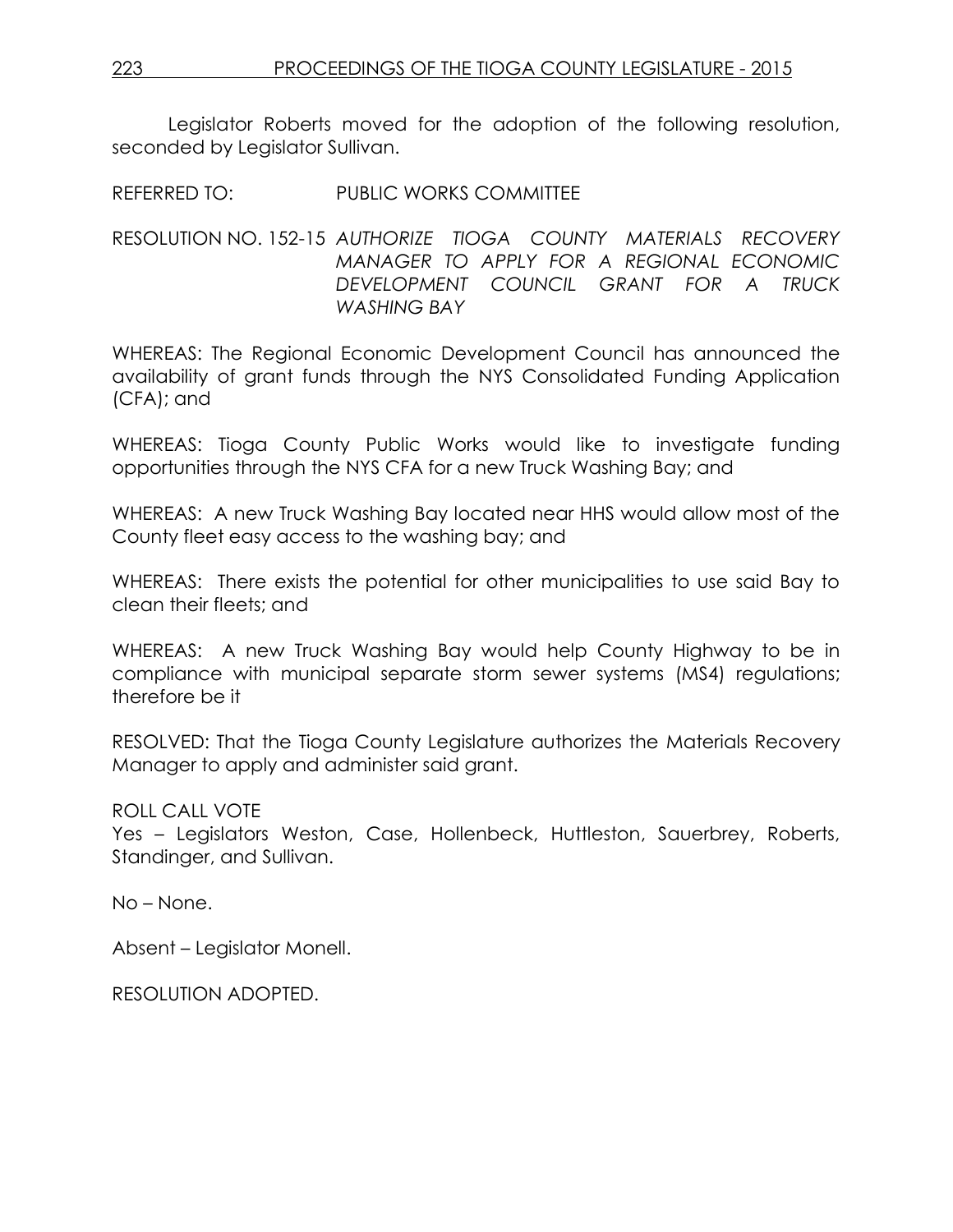Legislator Case moved for the adoption of the following resolution, seconded by Legislator Hollenbeck.

REFERRED TO: ED&P COMMITTEE

RESOLUTION NO. 153-15 *AUTHORIZATION TO SUBMIT APPLICATION TO NEW YORK HOMES AND COMMUNITY RENEWAL FOR FUNDING AND TO ADMINISTER A 2015 NEW YORK MAIN STREET PROGRAM FOR THE 2015 WAVERLY DOWNTOWN REVITALIZATION PROGRAM*

WHEREAS: Per Resolution 94-15, Tioga County Economic Development and Planning desires to apply for increased amount up to \$500,000.00 in financial assistance through the 2015 Consolidated Funding Application under the 2015 New York Main Street Program; and

WHEREAS: The application proposes funding to assist property owners to complete building renovations to targeted, contiguous downtown "main street" buildings along Broad Street in the downtown central business district of the Village of Waverly; and

WHEREAS: The proposed funding will contribute to ongoing community revitalization efforts; and

WHEREAS: The grant application requires that the applicant obtain the approval and endorsement of the governing body of the municipality making application and in which the project will be located; and

WHEREAS: The Village of Waverly is in support of this application to the 2015 New York Main Street program for revitalization of commercial and residential uses that make up the "Main Street" Broad Street area of the Village of Waverly; therefore be it

RESOLVED: That the Tioga County Legislature approves and endorses the 2015 New York Main Street Program grant application for assistance prepared and to be submitted by the Tioga County Economic Development and Planning Office.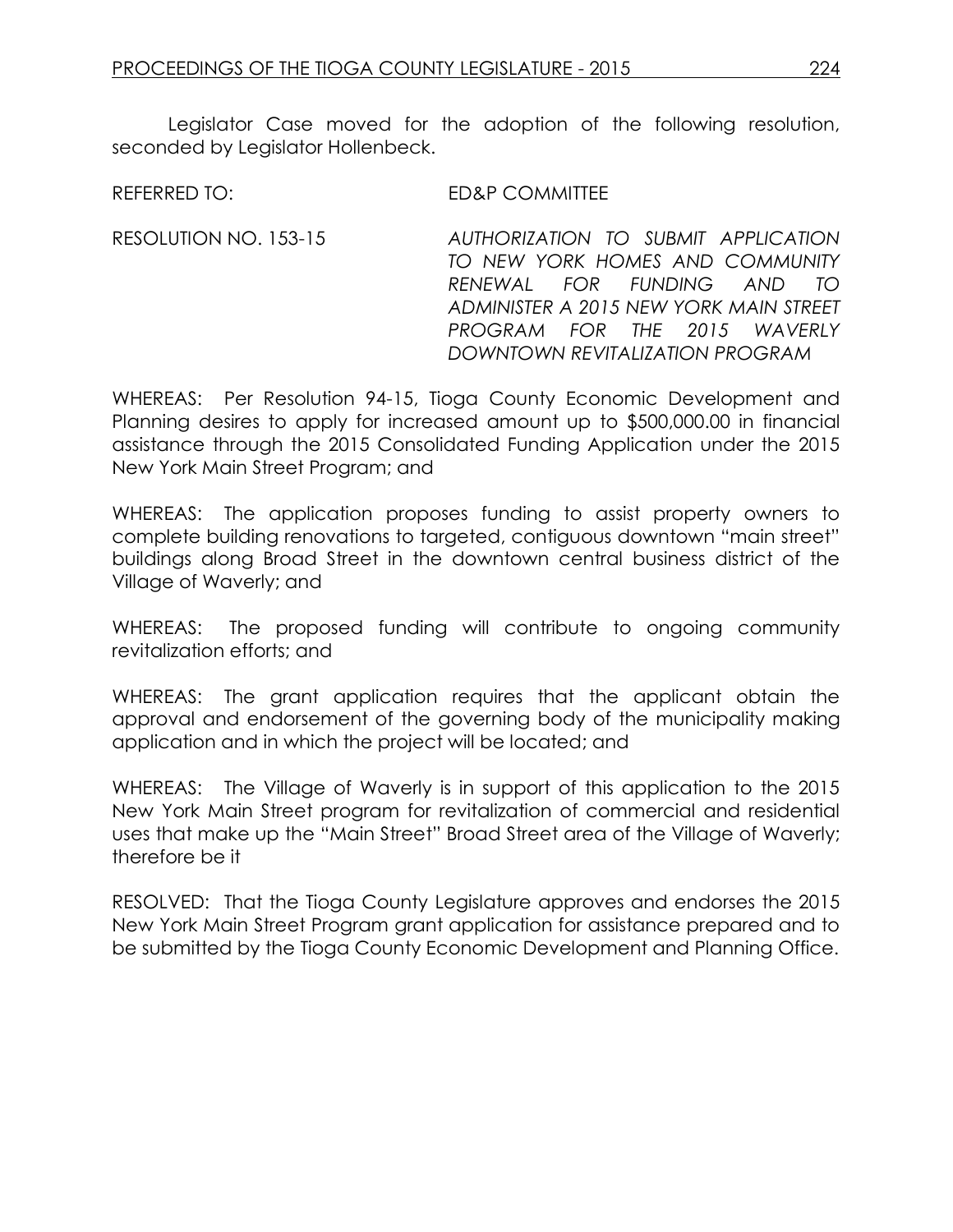ROLL CALL VOTE

Yes – Legislators Weston, Case, Hollenbeck, Huttleston, Sauerbrey, Roberts, Standinger, and Sullivan.

No – None.

Absent – Legislator Monell.

RESOLUTION ADOPTED.

Legislator Sullivan moved for the adoption of the following resolution, seconded by Legislator Weston.

REFERRED TO: INFORMATION TECHNOLOGY COMMITTEE

RESOLUTION NO. 154–15 *AMEND POLICY 5*

*FIXED ASSET INVENTORY*

WHEREAS: Policy 5 Fixed Asset Inventory currently has a threshold of \$250.00 or more for inclusion in the fixed assets inventory; and

WHEREAS: The threshold needs to be adjusted; now therefore be it

RESOLVED: That Policy 5 Fixed Asset Inventory shall be amended as follows:

II. C. 1, 2, D., and G. - Fixed Asset Inventory (Rules and Regulations for Implementation and Maintenance) – Change the amount from two hundred and fifty dollars (\$250.00) to one thousand dollars (\$1,000.00) and add wording "and other miscellaneous items so designated";

And be it further

RESOLVED: That the remainder of Policy 5 Fixed Asset Inventory shall remain in full force and effect.

ROLL CALL VOTE Yes – Legislators Weston, Case, Hollenbeck, Huttleston, Sauerbrey, Roberts, Standinger, and Sullivan.

No – None.

Absent – Legislator Monell.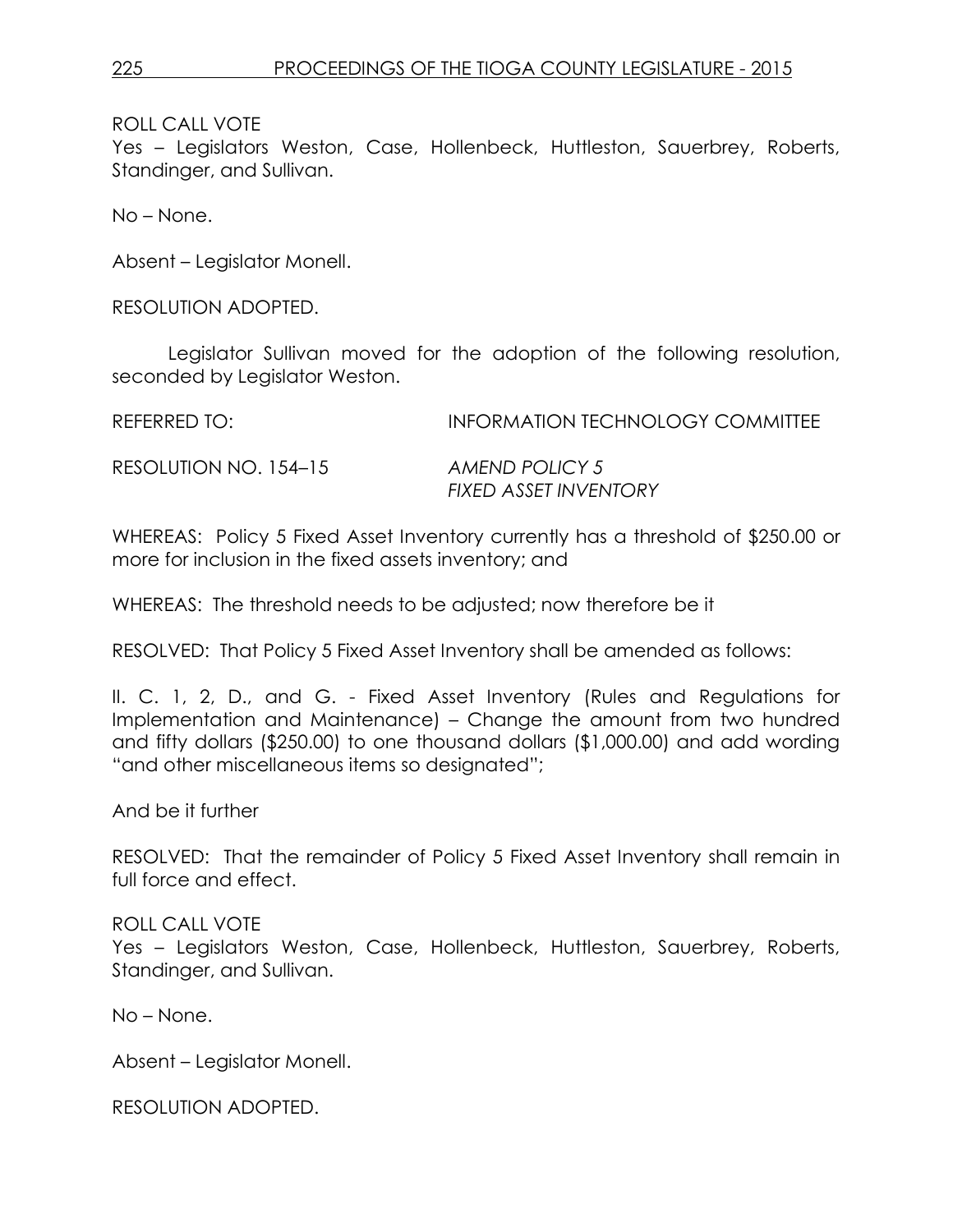Legislator Hollenbeck moved for the adoption of the following resolution, seconded by Legislator Standinger.

| REFERRED TO:          | PERSONNEL COMMITTEE<br>LEGISLATIVE WORKSESSION       |
|-----------------------|------------------------------------------------------|
| RESOLUTION NO. 155-15 | AMEND COUNTY POLICY 44:<br><b>NON-UNION BENEFITS</b> |

WHEREAS: County Policy 44; Non-Union Benefits specifies in Section 2C that a sick day is credited on the 15<sup>th</sup> of each month; and

WHEREAS: The payroll program is being revised to change the accrual of sick days for CSEA employees to the 28<sup>th</sup> of the month instead of the 15th; and

WHEREAS: This change is also desired for Non-Union staff; therefore be it

RESOLVED: That County Policy 44, Section 2C be amended to change the crediting of a sick day each month from the  $15<sup>th</sup>$  to the  $28<sup>th</sup>$  effective as of June 2015; and be it further

RESOLVED: That the remainder of Policy 44 Non-Union Benefits shall remain in full force and effect.

ROLL CALL VOTE

Yes – Legislators Weston, Case, Hollenbeck, Huttleston, Sauerbrey, Roberts, Standinger, and Sullivan.

No – None.

Absent – Legislator Monell.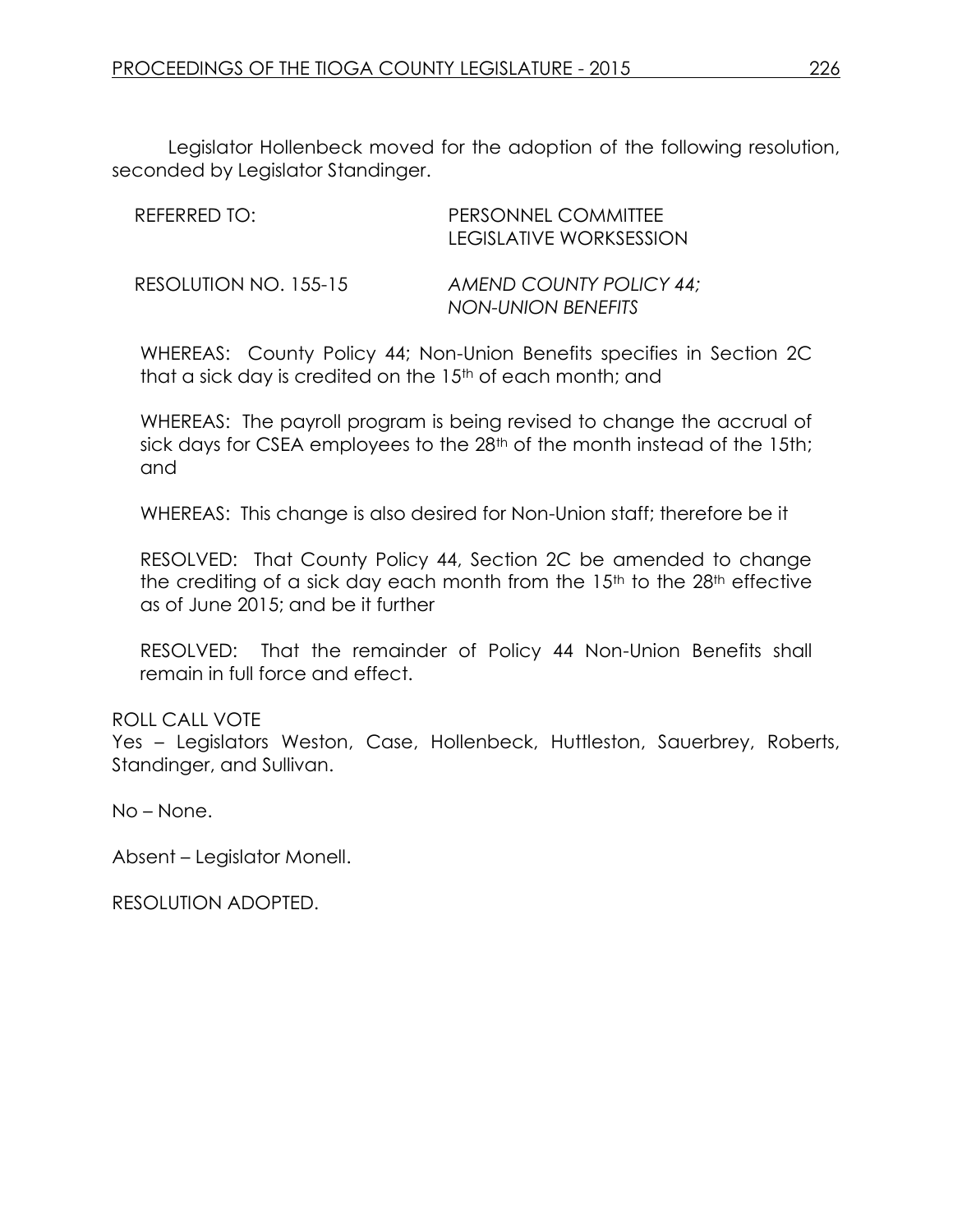| REFERRED TO: | <b>HHS COMMITTEE</b>       |
|--------------|----------------------------|
|              | <b>PERSONNEL COMMITTEE</b> |

RESOLUTION NO. 156-15 *REAUTHORIZE CONTRACT SUPERIOR GROUP TIOGA EMPLOYMENT CENTER*

WHEREAS: Broome & Tioga Counties, in partnership through the Broome/Tioga Workforce Development Board, provides for the delivery of employment and training services under the Workforce Investment Act of 1998/Workforce Innovation Opportunity Act; and

WHEREAS: The Tioga Employment Center continues to have a need for a Resource Room Aide to assist individuals in the Employment Center's Resource Room with operation of computers and various computer programs, to instruct clients on how to use NYS Dept of Labor job site, and to assist clients in accessing employment opportunities; and to assist Workforce staff and businesses in maintaining current job listings; and

WHEREAS: Superior Group is able to provide such services for the Tioga Employment Center, from July 1, 2015 to June 30, 2016, and said contract is to be funded entirely by the Workforce Investment Act/Workforce Innovation Opportunity Act; and

WHEREAS: The funds necessary for said contract were included in the WIA/WIOA PY 2015 Budget under the WIA/WIOA Grant; and

WHEREAS: The Supervisor of the Tioga Employment Center is authorized to enter into such contract as indicated; and

WHEREAS: Said contract would provide for compensation at the bill rate of \$11.20 per hour at a maximum of 27 hours per week from 7/1/15-12/31/15; and at the bill rate of \$11.52 per hour from 1/1/16 to 6/30/16 to adjust for changes in the NYS minimum wage rate; therefore be it

RESOLVED: That the Tioga County Legislature authorize the Supervisor of Tioga Employment Center to enter into a contract, upon approval by the County Attorney, with Superior Group at the bill rate of \$11.20 per hour for six months, and bill rate of \$11.52 per hour for six months at a maximum of 27 hours per week, effective July 1, 2015 through June 30, 2016.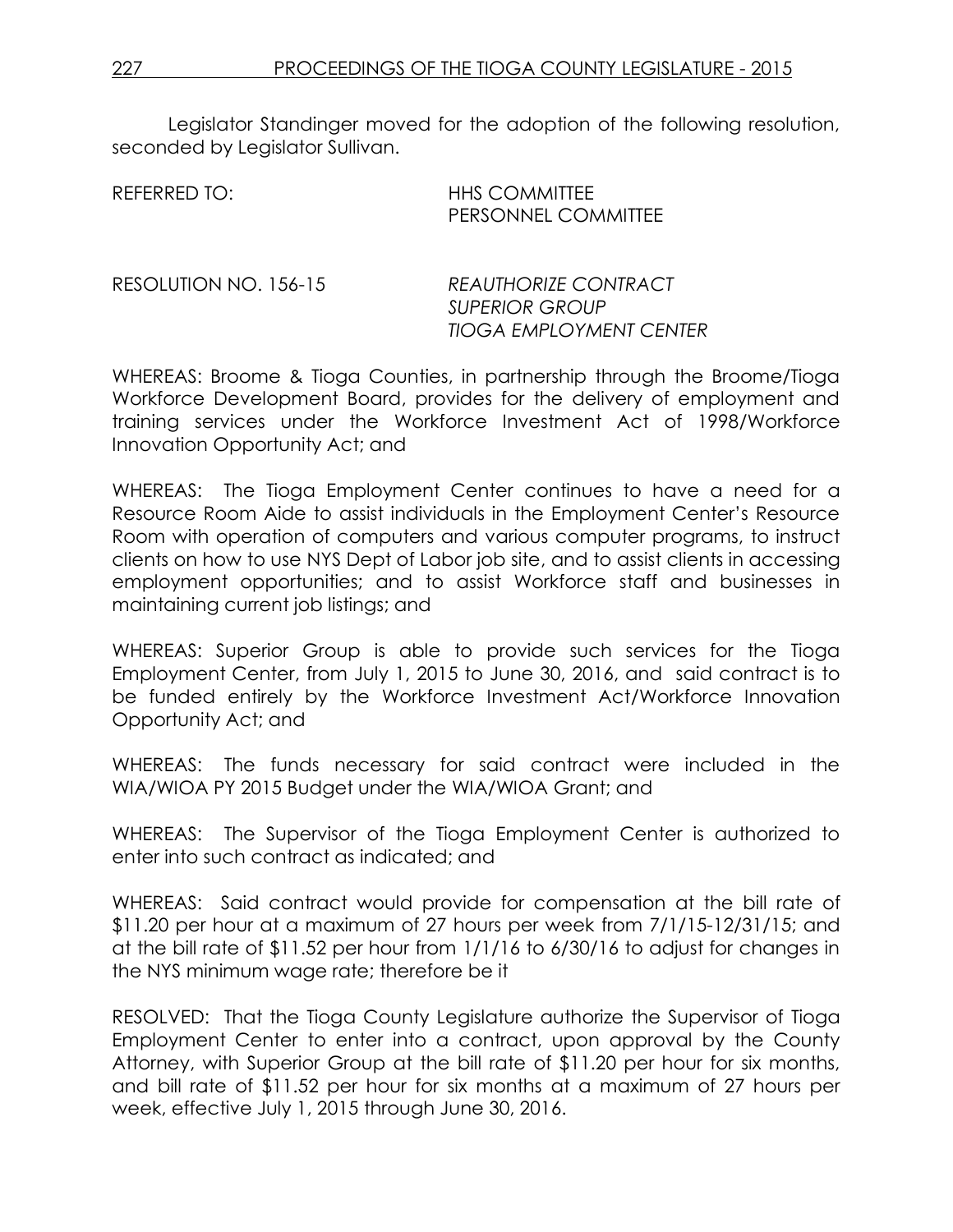### ROLL CALL VOTE

Yes – Legislators Weston, Case, Hollenbeck, Huttleston, Sauerbrey, Roberts, Standinger, and Sullivan.

No – None.

Absent – Legislator Monell.

#### RESOLUTION ADOPTED.

Legislator Hollenbeck moved for the adoption of the following resolution, seconded by Legislator Sullivan.

| REFERRED TO:          | <b>FINANCE COMMITTEE</b><br>PERSONNEL COMMITTEE |
|-----------------------|-------------------------------------------------|
| RESOLUTION NO. 157-15 | <b>CREATE AND FILL TEMPORARY, FULL-TIME</b>     |

*CLERK (SEASONAL) POSITION TREASURER'S OFFICE* 

WHEREAS: Legislative approval is required for the creation of any new positions within Tioga County; and

WHEREAS: The Tioga County Treasurer has a need to hire a temporary, full-time Clerk to work approximately 11 weeks during the summer season to provide clerical support within the Treasurer's Office; and

WHEREAS: Resolution 196-06 established the hourly rate of pay for seasonal Clerks at minimum wage, plus one dollar; and

WHEREAS: The Treasurer appropriately budgeted for this seasonal position; therefore be it

RESOLVED: That the County Treasurer is hereby authorized to create and fill one (1) temporary, full-time position of Clerk (Seasonal) at the rate of \$9.75/hour (minimum wage plus \$1.00) effective June 10, 2015, through August 28, 2015.

### ROLL CALL VOTE

Yes – Legislators Weston, Case, Hollenbeck, Huttleston, Sauerbrey, Roberts, Standinger, and Sullivan.

No – None.

Absent – Legislator Monell.